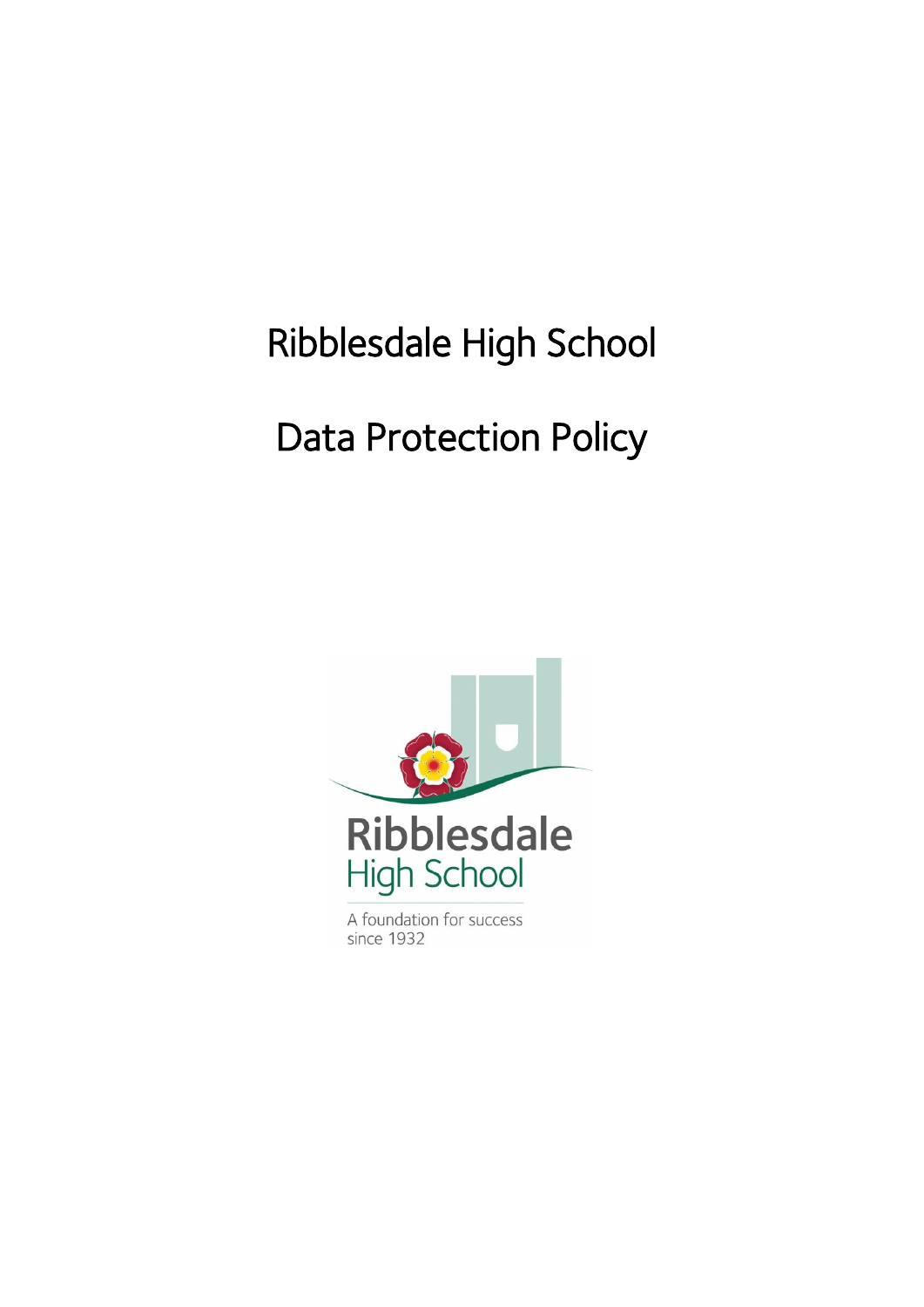#### Contents:

[Statement of intent](#page-2-0)

- 1. [Legal framework](#page-3-0)
- 2. Statement of Commitment<br>3. Applicable data
- 3. [Applicable data](#page-3-1)<br>4. Principles
- 4. [Principles](#page-4-0)<br>5. Accountal
- [Accountability](#page-5-0)
- 6. [Roles](#page-6-0) and responsibilities
- 7. [Lawful processing](#page-7-0)
- 8. [Consent](#page-8-0)
- 9. [Sharing data without consent](#page-9-0)
- 10. Biometric recognition systems
- 11. CCTV
- 12. Photographs and videos
- 13. [The right to be informed](#page-9-0)
- 14. [The right of access](#page-13-0)
- 15. [The right to rectification](#page-14-0)
- 16. [The right to erasure](#page-14-1)
- 17. [The right to restrict processing](#page-15-0)
- 18. [The right to data portability](#page-16-0)
- 19. [The right to object](#page-17-0)
- 20. [Automated decision making and profiling](#page-18-0)
- 21. [Privacy by design and privacy impact assessments](#page-18-1)
- 22. [Data breaches](#page-19-0)
- 23. [Data security](#page-20-0)
- 24. [Data retention](#page-21-0)
- 25. [DBS data](#page-22-0)
- 26. [Policy review](#page-22-1)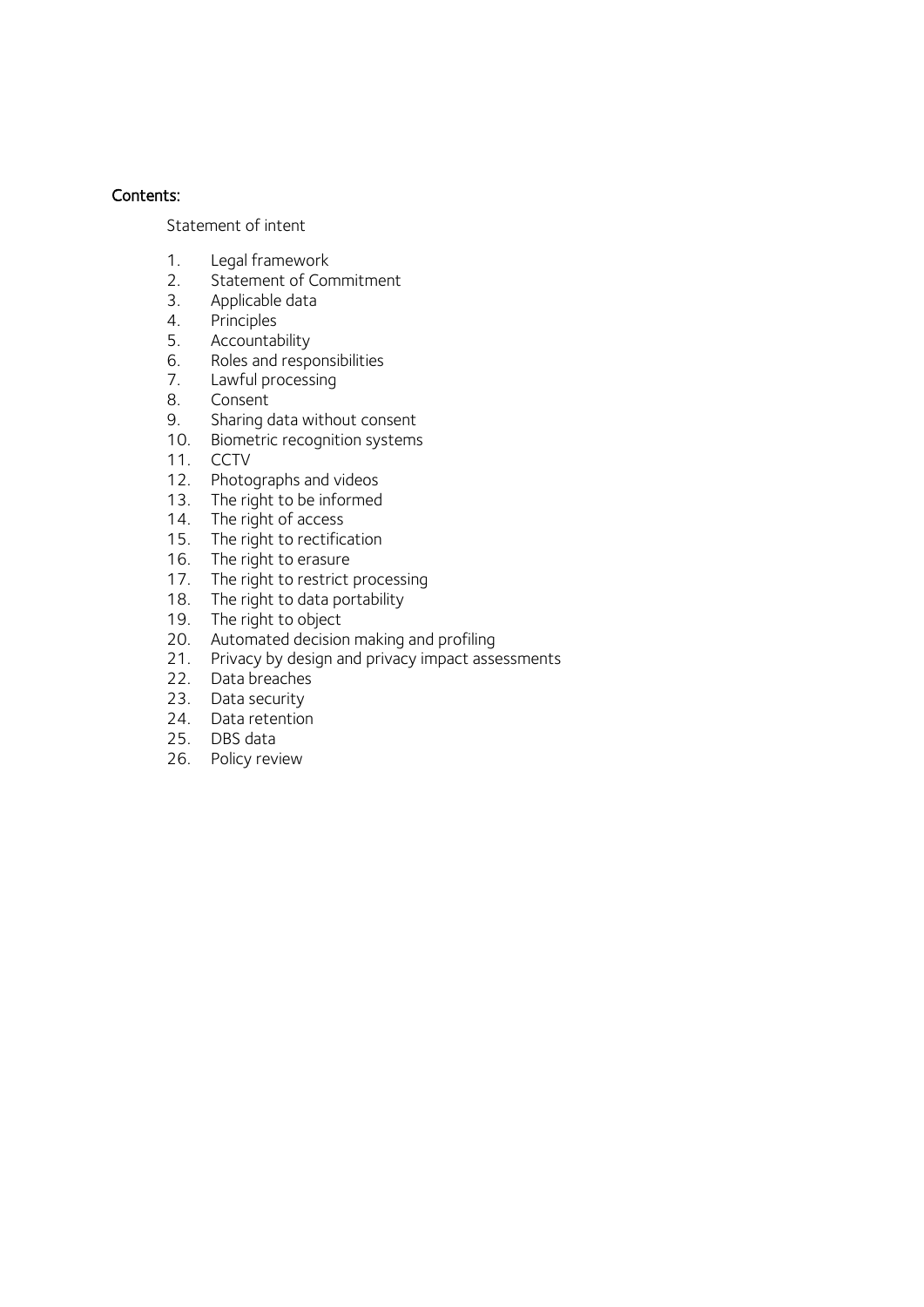#### <span id="page-2-0"></span>Statement of intent

Ribblesdale High School is required to keep and process certain information about its staff members and pupils in accordance with its legal obligations under the GDPR.

The school may from time to time, be required to share personal information about its staff or pupils with other organisations, mainly the LA, other schools and educational bodies, and potentially children's services.

This policy is in place to ensure all staff and governors are aware of their responsibilities and outlines how the school complies with the following core principles of the GDPR.

Organisational methods for keeping data secure are imperative, and Ribblesdale High School believes that it is good practice to keep clear practical policies, backed up by written procedures.

| Signed by: |                    |       |          |
|------------|--------------------|-------|----------|
| A Horrocks |                    |       | March 21 |
|            | Headteacher        | Date: |          |
| J Woodward |                    |       | March 21 |
|            | Chair of Governors | Date: |          |
|            |                    |       |          |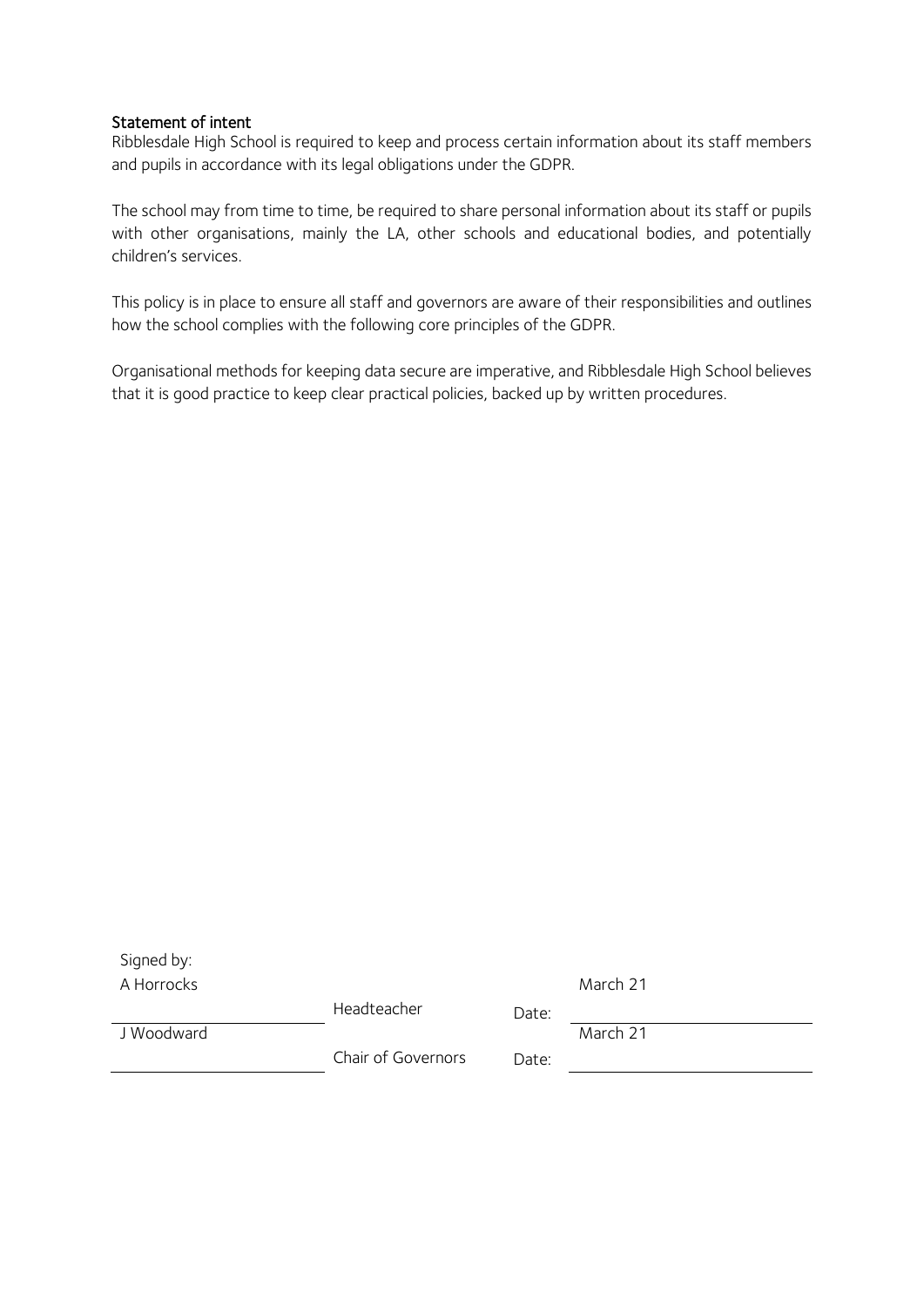# <span id="page-3-0"></span>1. Legal framework

- 1.1. This policy has due regard to legislation, including, but not limited to the following:
	- The General Data Protection Regulation
		- The Freedom of Information Act 2000
		- The Education (Pupil Information) (England) Regulations 2005 (as amended in 2016)
		- The Freedom of Information and Data Protection (Appropriate Limit and Fees) Regulations 2004
	- The School Standards and Framework Act 1998
	- The Data Protection Act 2018
	- Protection of Freedoms Act 2012
- 1.2. This policy also has regard to the following guidance:
	- ICO (2018) 'Guide to the General Data Protection Regulation (GDPR)'
	- DfE (2018) 'Data protection: a toolkit for schools'
	- Code of Practice for Subject Access Requests
	- Code of Practice for use of Surveillance Cameras
	- Information Records Management Society (IRMS) (2019) 'Information Management Toolkit for Schools'
- 1.3. This policy will be implemented in conjunction with the following other school policies:
	- Online Safety Policy
	- Freedom of Information Policy
	- Child Protection and Safeguarding Policy

# <span id="page-3-1"></span>2. Statement of Commitment

In order to undertake the statutory obligations effectively, deliver services and meet customer requirements, the school needs to collect, use and retain information, much of which is personal, sensitive or confidential.

Such information may be about:

• Pupils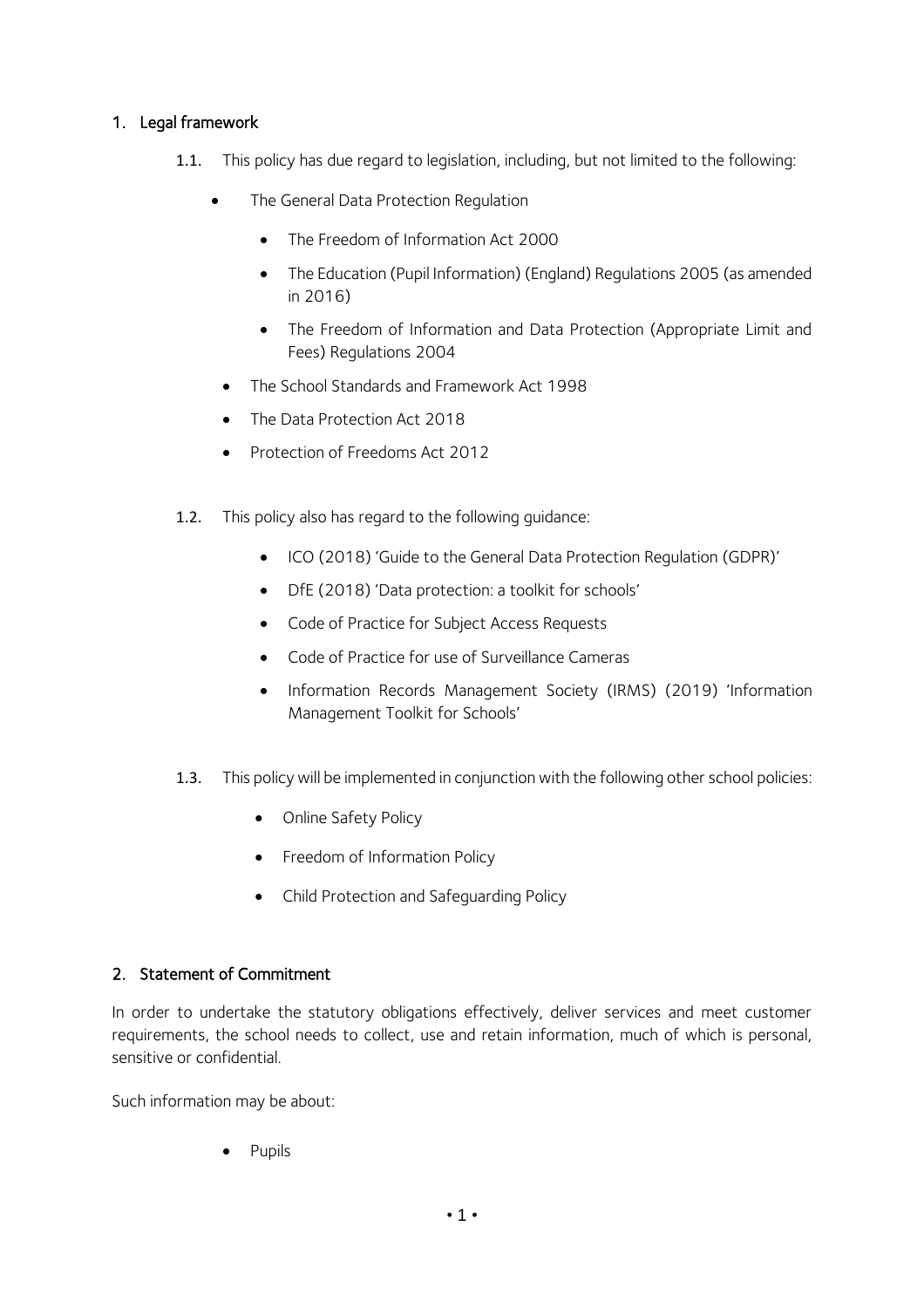- Parents and Carers
- Governors
- Employees or their families
- Members of the public
- Business partners
- Local authorities or public bodies

We regard the lawful and correct treatment of personal data by the school as very important to maintain the confidence of stakeholders and to operate successfully.

## 3. Applicable data

- 3.1. For the purpose of this policy, personal data refers to information that relates to an identifiable, living individual, including information such as an online identifier, e.g. an IP address. The GDPR applies to both automated personal data and to manual filing systems, where personal data is accessible according to specific criteria, as well as to chronologically ordered data and pseudonymised data, e.g. key-coded.
- 3.2. Sensitive personal data is referred to in the GDPR as 'special categories of personal data', which are broadly the same as those that were in the Data Protection Act (DPA) 1998. These specifically include the processing of genetic data, biometric data and data concerning health matters.

#### <span id="page-4-0"></span>4. Principles

- 4.1. In accordance with the requirements outlined in the GDPR, personal data will be:
	- Processed lawfully, fairly and in a transparent manner in relation to individuals.
	- Collected for specified, explicit and legitimate purposes and not further processed in a manner that is incompatible with those purposes; further processing for archiving purposes in the public interest, scientific or historical research purposes or statistical purposes shall not be considered to be incompatible with the initial purposes.
	- Adequate, relevant and limited to what is necessary in relation to the purposes for which they are processed.
	- Accurate and, where necessary, kept up-to-date; every reasonable step must be taken to ensure that personal data that are inaccurate, having regard to the purposes for which they are processed, are erased or rectified without delay.
	- Kept in a form which permits identification of data subjects for no longer than is necessary for the purposes for which the personal data are processed; personal data may be stored for longer periods, in so far as the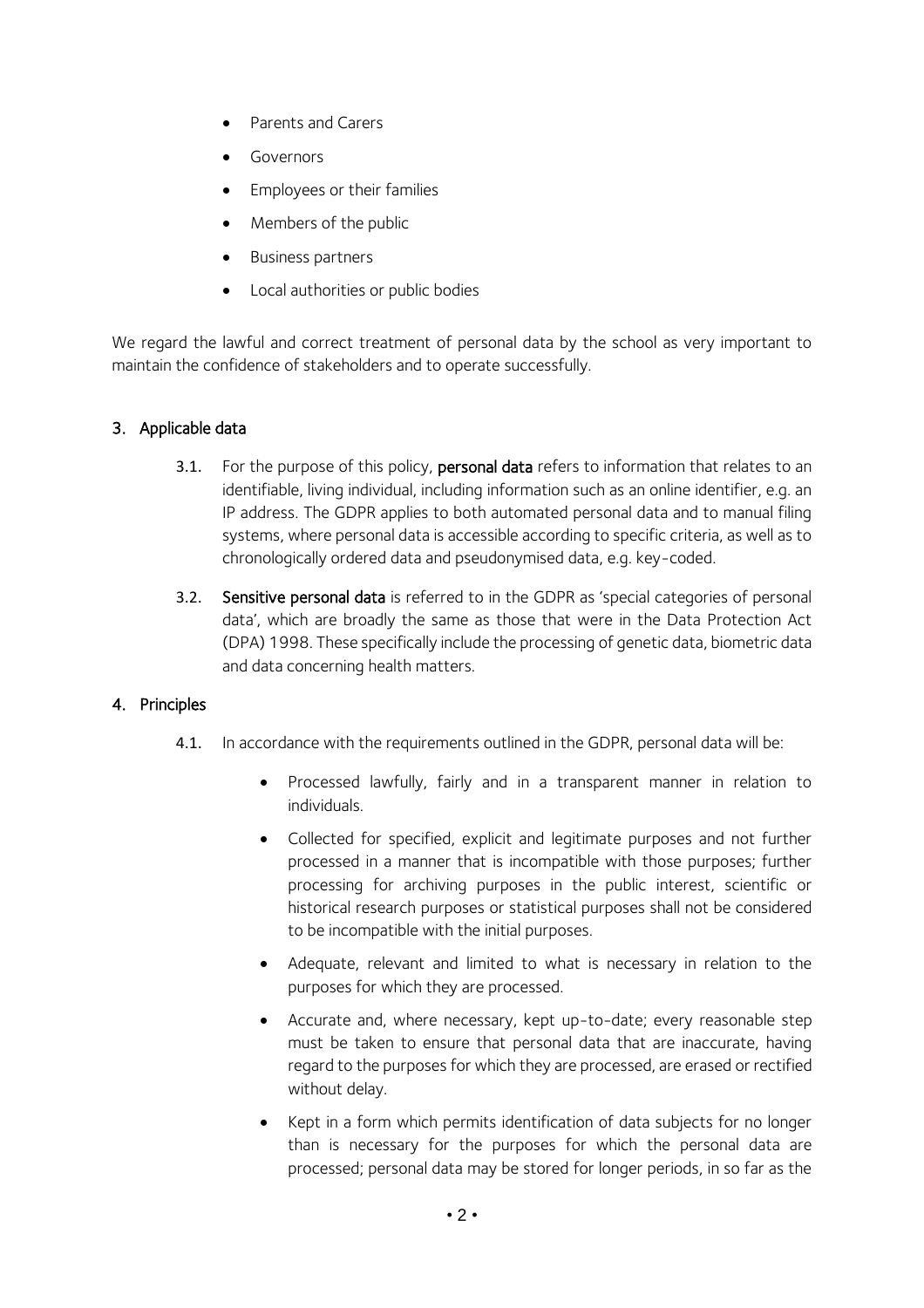personal data will be processed solely for archiving purposes in the public interest, scientific or historical research purposes or statistical purposes, subject to implementation of the appropriate technical and organisational measures required by the GDPR in order to safeguard the rights and freedoms of individuals.

- Processed in a manner that ensures appropriate security of the personal data, including protection against unauthorised or unlawful processing and against accidental loss, destruction or damage, using appropriate technical or organisational measures.
- 4.2. The GDPR also requires that 'the controller shall be responsible for, and able to demonstrate, compliance with the principles'.

## <span id="page-5-0"></span>5. Accountability

- 5.1. Ribblesdale High School will implement appropriate technical and organisational measures to demonstrate that data is processed in line with the principles set out in the GDPR.
- 5.2. The school will provide comprehensive, clear and transparent privacy policies.
- 5.3. Records of activities relating to higher risk processing will be maintained, such as the processing of activities that:
	- Are not occasional
	- Could result in a risk to the rights and freedoms of individuals.
	- Involve the processing of special categories of data or criminal conviction and offence data.
- 5.4. Internal records of processing activities will include the following:
	- Name and details of the organisation
	- Purpose(s) of the processing
	- Description of the categories of individuals and personal data
	- Retention schedules
	- Categories of recipients of personal data
	- Description of technical and organisational security measures
	- Details of transfers to third countries, including documentation of the transfer mechanism safeguards in place
- 5.5. The school will implement measures that meet the principles of data protection by design and data protection by default, such as:
	- Data minimisation
	- Pseudonymisation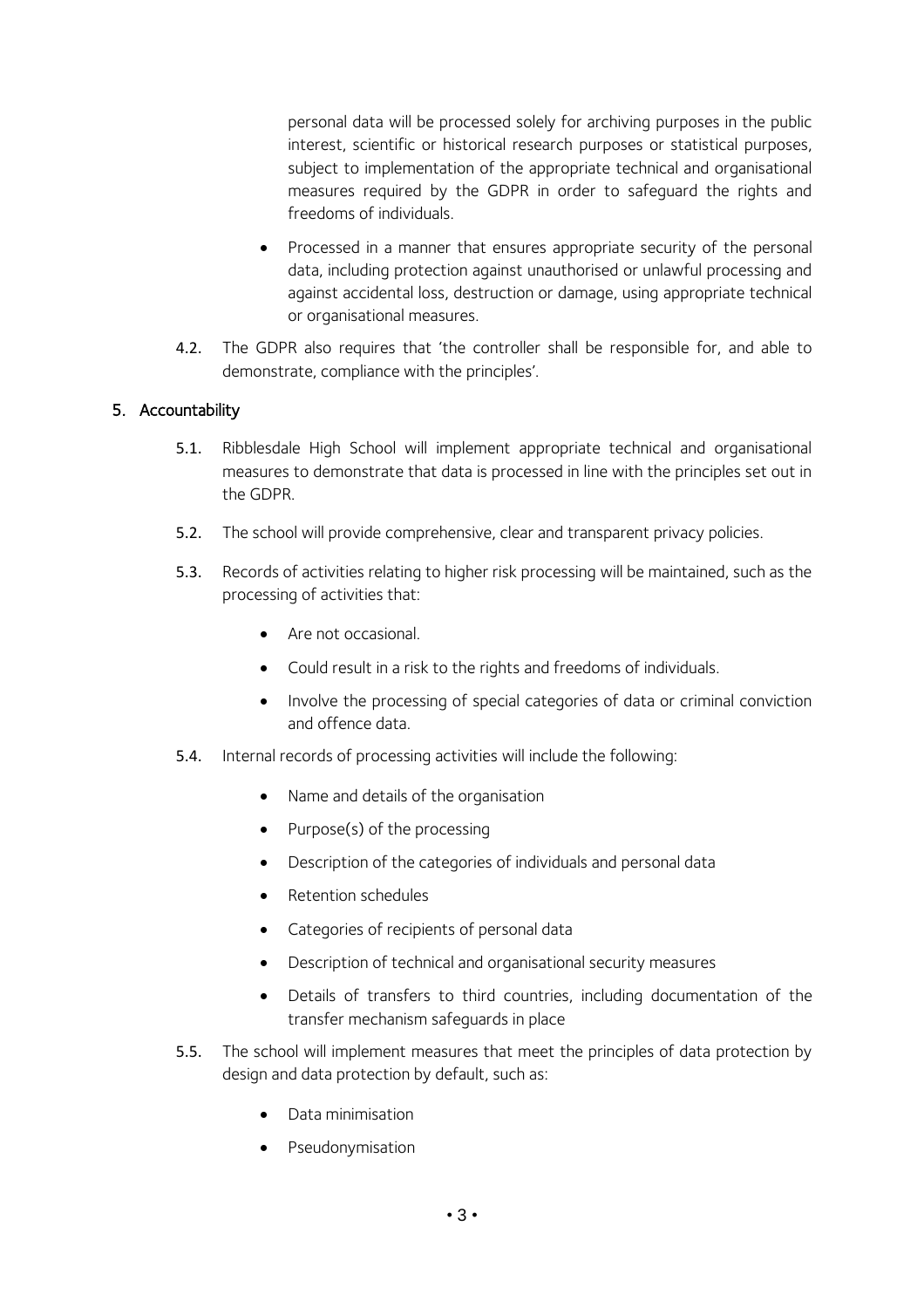- Transparency
- Allowing individuals to monitor processing
- Continuously creating and improving security features
- 5.6. Data protection impact assessments will be used, where appropriate.

## <span id="page-6-0"></span>6. Roles and Responsibilities

This policy applies to all staff employed by the school, and to external organisations or individuals working on the school's behalf. Staff who do not comply with this policy may face disciplinary action.

# 6.1. Governing Body

— The governing body has overall responsibility for ensuring that the school complies with all relevant data protection obligations.

## 6.2. Data Protection Officer (DPO)

- A DPO will be appointed in order to:
	- Inform and advise the school and its employees about their obligations to comply with the GDPR and other data protection laws.
	- Monitor the school's compliance with the GDPR and other laws, including managing internal data protection activities, advising on data protection impact assessments, conducting internal audits, and providing the required training to staff members.
- An existing employee will be appointed to the role of DPO provided that their duties are compatible with the duties of the DPO and do not lead to a conflict of interests.
- The individual appointed as DPO will have professional experience and knowledge of data protection law, particularly that in relation to schools.
- The DPO will report to the highest level of management at the school, which is the headteacher.
- The DPO will operate independently and will not be dismissed or penalised for performing their task.
- Sufficient resources will be provided to the DPO to enable them to meet their GDPR obligations.

#### 6.3. Headteacher

— The headteacher acts as the representative of the data controller on a day-today basis.

# 6.4. All staff

— Staff are responsible for: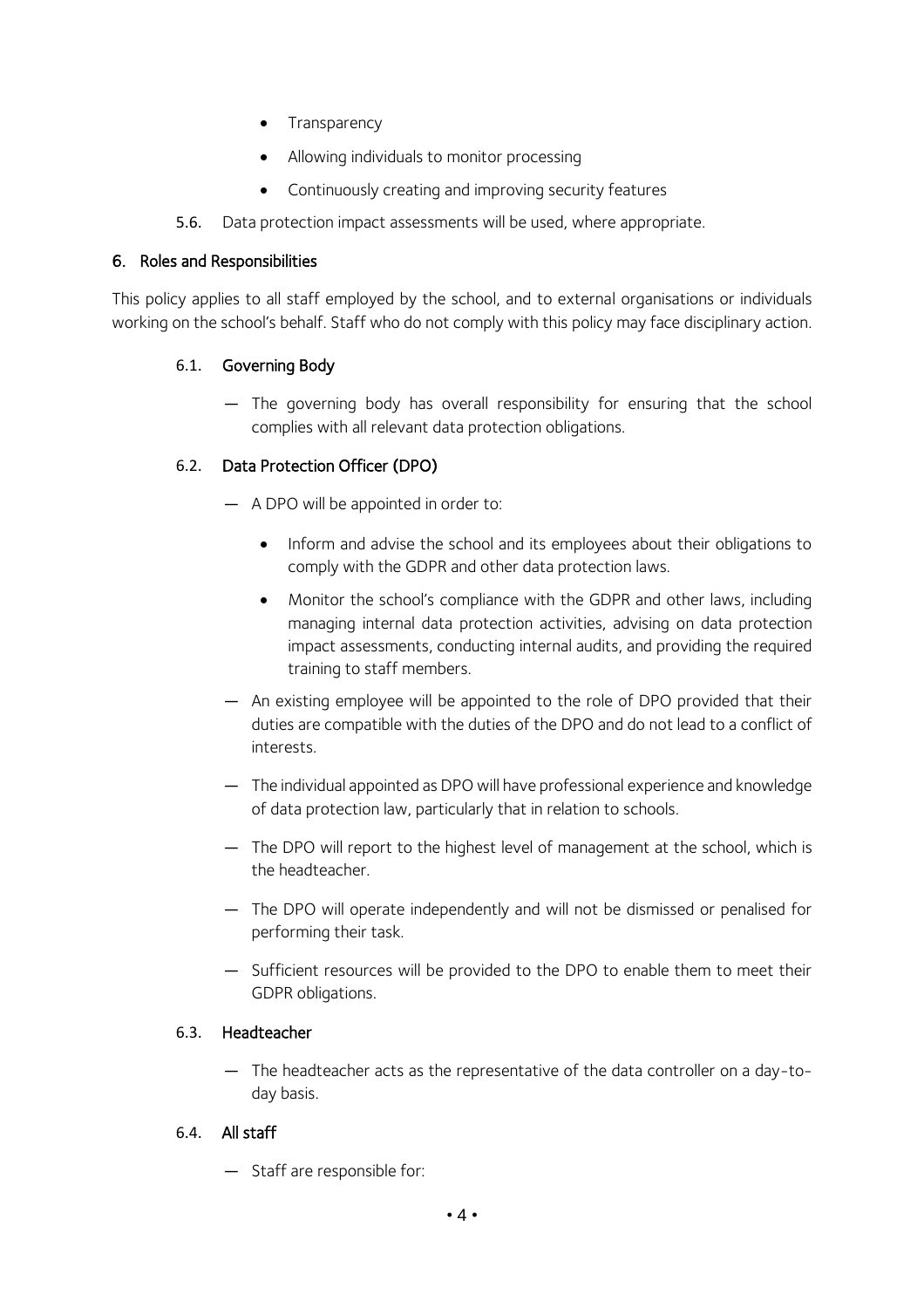- Collecting, storing and processing any personal data in accordance with this policy
- Informing the school of any changes to their personal data, such as a change of address
- Contacting the DPO in the following circumstances:
- With any questions about the operation of this policy, data protection law, retaining personal data or keeping personal data secure.
- If they have any concerns that this policy is not being followed.
- If they are unsure whether or not they have a lawful basis to use personal data in a particular way.
- If they need to rely on or capture consent, draft a privacy notice, deal with data protection rights invoked by an individual, or transfer personal data outside the European Economic Area.
- If there has been a data breach.
- Whenever they are engaging in a new activity that may affect the privacy rights of individuals.
- If they need help with any contracts or sharing personal data with third parties.

## <span id="page-7-0"></span>7. Lawful processing

- 7.1. The legal basis for processing data will be identified prior to data being processed.
- 7.2. Under the GDPR, data will be lawfully processed under the following conditions:
	- The consent of the data subject has been obtained.
	- Processing is necessary for:
		- Compliance with a legal obligation.
		- The performance of a task carried out in the public interest or in the exercise of official authority vested in the controller.
		- For the performance of a contract with the data subject or to take steps to enter into a contract.

— Protecting the vital interests of a data subject or another person. For the purposes of legitimate interests pursued by the controller or a third party, except where such interests are overridden by the interests, rights or freedoms of the data subject. (This condition is not available to processing undertaken by the school in the performance of its tasks.)

- 7.3. Sensitive data will only be processed under the following conditions:
	- Explicit consent of the data subject, unless reliance on consent is prohibited by EU or Member State law.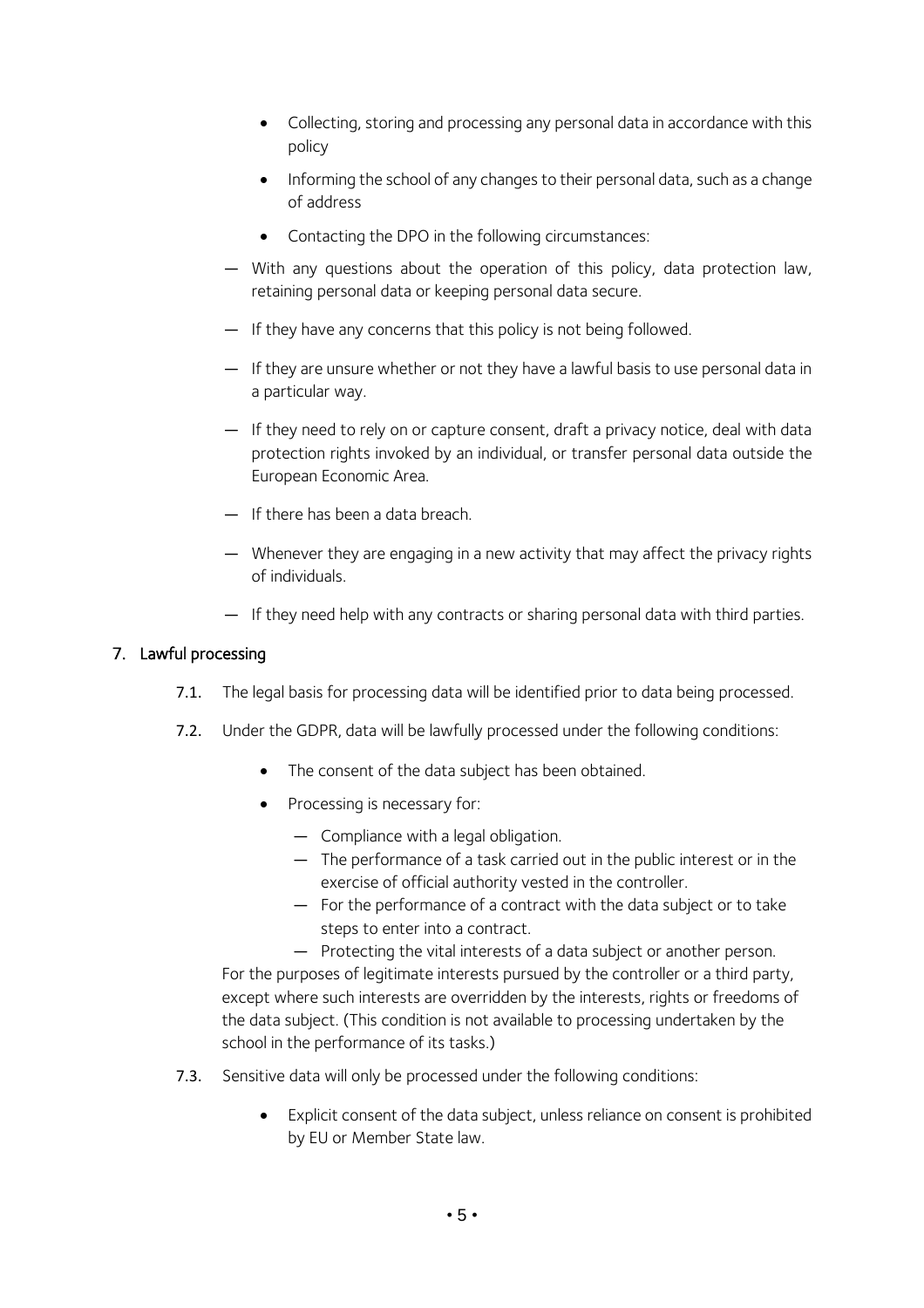- Processing carried out by a not-for-profit body with a political, philosophical, religious or trade union aim provided the processing relates only to members or former members (or those who have regular contact with it in connection with those purposes) and provided there is no disclosure to a third party without consent.
- Processing relates to personal data manifestly made public by the data subject.
- Processing is necessary for:
	- Carrying out obligations under employment, social security or social protection law, or a collective agreement.
	- Protecting the vital interests of a data subject or another individual where the data subject is physically or legally incapable of giving consent.
	- The establishment, exercise or defence of legal claims or where courts are acting in their judicial capacity.
	- Reasons of substantial public interest on the basis of Union or Member State law which is proportionate to the aim pursued and which contains appropriate safeguards.
	- The purposes of preventative or occupational medicine, for assessing the working capacity of the employee, medical diagnosis, the provision of health or social care or treatment or management of health or social care systems and services on the basis of Union or Member State law or a contract with a health professional.
	- Reasons of public interest in the area of public health, such as protecting against serious cross-border threats to health or ensuring high standards of healthcare and of medicinal products or medical devices.
	- Archiving purposes in the public interest, or scientific and historical research purposes or statistical purposes in accordance with article 89(1).
- 7.4. Where the school relies on:
	- 'Performance of contract' to process a child's data, the school considers the child's competence to understand what they are agreeing to, and to enter into a contract.
	- 'Legitimate interests' to process a child's data, the school takes responsibility for identifying the risks and consequences of the processing, and puts age-appropriate safeguards in place.
	- Consent to process a child's data, the school ensures that the requirements outlined in  $8.7$  and  $8.8$  are met, and the school does not exploit any imbalance of power in the relationship between the school and the child.
- <span id="page-8-0"></span>8. Consent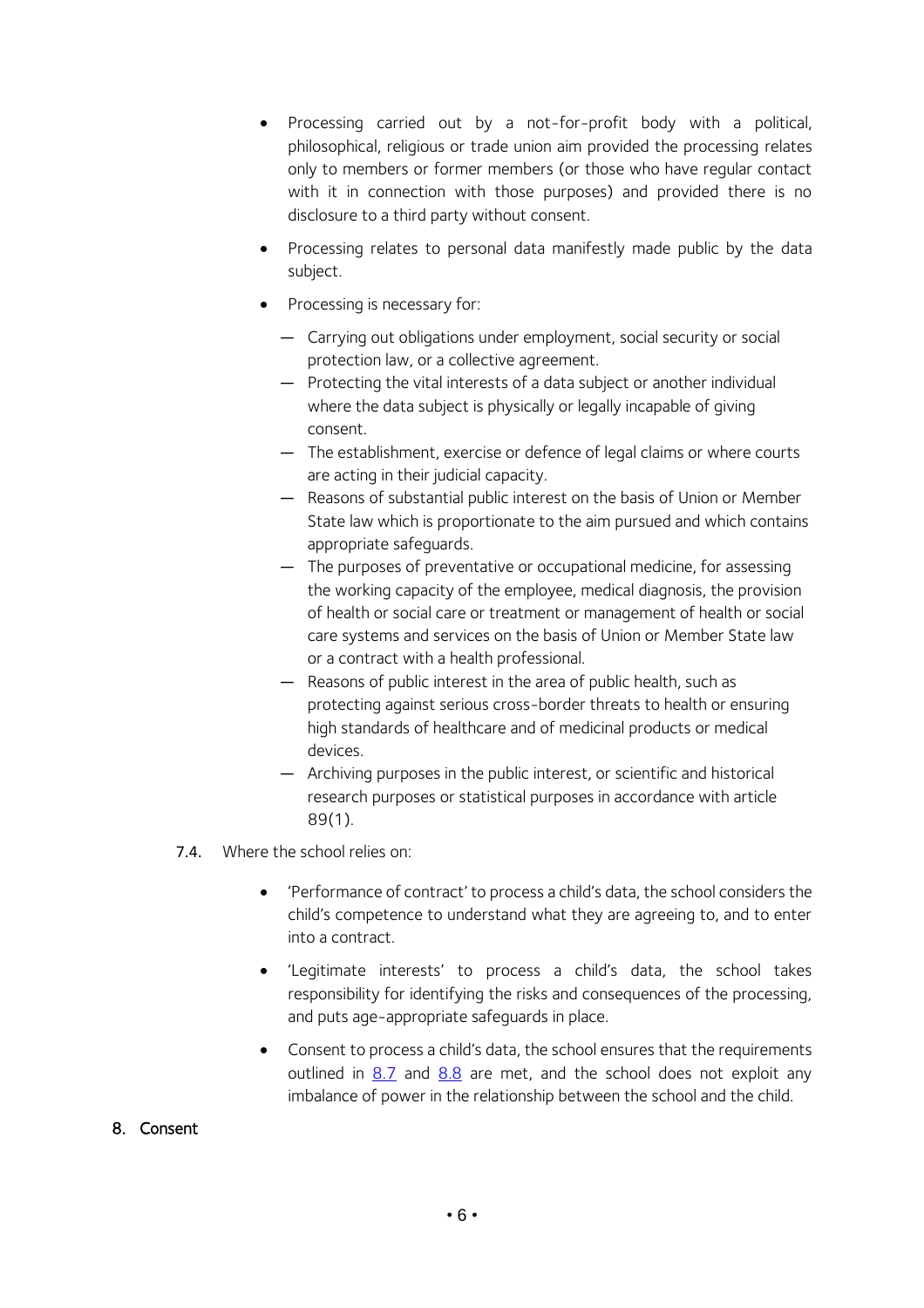- 8.1. Consent must be a positive indication. It cannot be inferred from silence, inactivity or pre-ticked boxes.
- <span id="page-9-3"></span>8.2. Consent will only be accepted where it is freely given, specific, informed and an unambiguous indication of the individual's wishes.
- 8.3. Where consent is given, a record will be kept documenting how and when consent was given.
- 8.4. The school ensures that consent mechanisms meet the standards of the GDPR. Where the standard of consent cannot be met, an alternative legal basis for processing the data must be found, or the processing must cease.
- 8.5. Consent accepted under the DPA will be reviewed to ensure it meets the standards of the GDPR; however, acceptable consent obtained under the DPA will not be reobtained.
- 8.6. Consent can be withdrawn by the individual at any time.
- <span id="page-9-1"></span>8.7. Where the school opts to provide an online service directly to a child, the child is aged 13 or over, and the consent meets the requirements outlined in [8.2,](#page-9-3) the school obtains consent directly from that child; otherwise, consent is obtained from whoever holds parental responsibility for the child, except where the processing is related to preventative or counselling services offered directly to children.
- <span id="page-9-2"></span>8.8. In all other instances with regards to obtaining consent, an appropriate age of consent is considered by the school on a case-by-case basis, taking into account the requirements outlined in [8.2.](#page-9-3)

# <span id="page-9-0"></span>9. Sharing data without consent

- 9.1. The school may share information without consent in specific circumstances. To determine whether information can be shared with consent, the school will identify one of the other lawful bases for processing:
	- Contract the processing is necessary for a contract held between the school and individual, or because the individual has asked the school to take specific tests before entering into a contract.
	- Legal obligation the processing is necessary for the school to comply with the law (not including contractual obligations).
	- Vital interests the processing is necessary to protect someone's life.
	- **Public task** the processing is necessary for the school to perform a task in the public interest or for it's official functions, and the task or function has a clear basis in law.
	- Legitimate interests the processing is necessary for the school's legitimate interests or the legitimate interests of a third party, unless there is good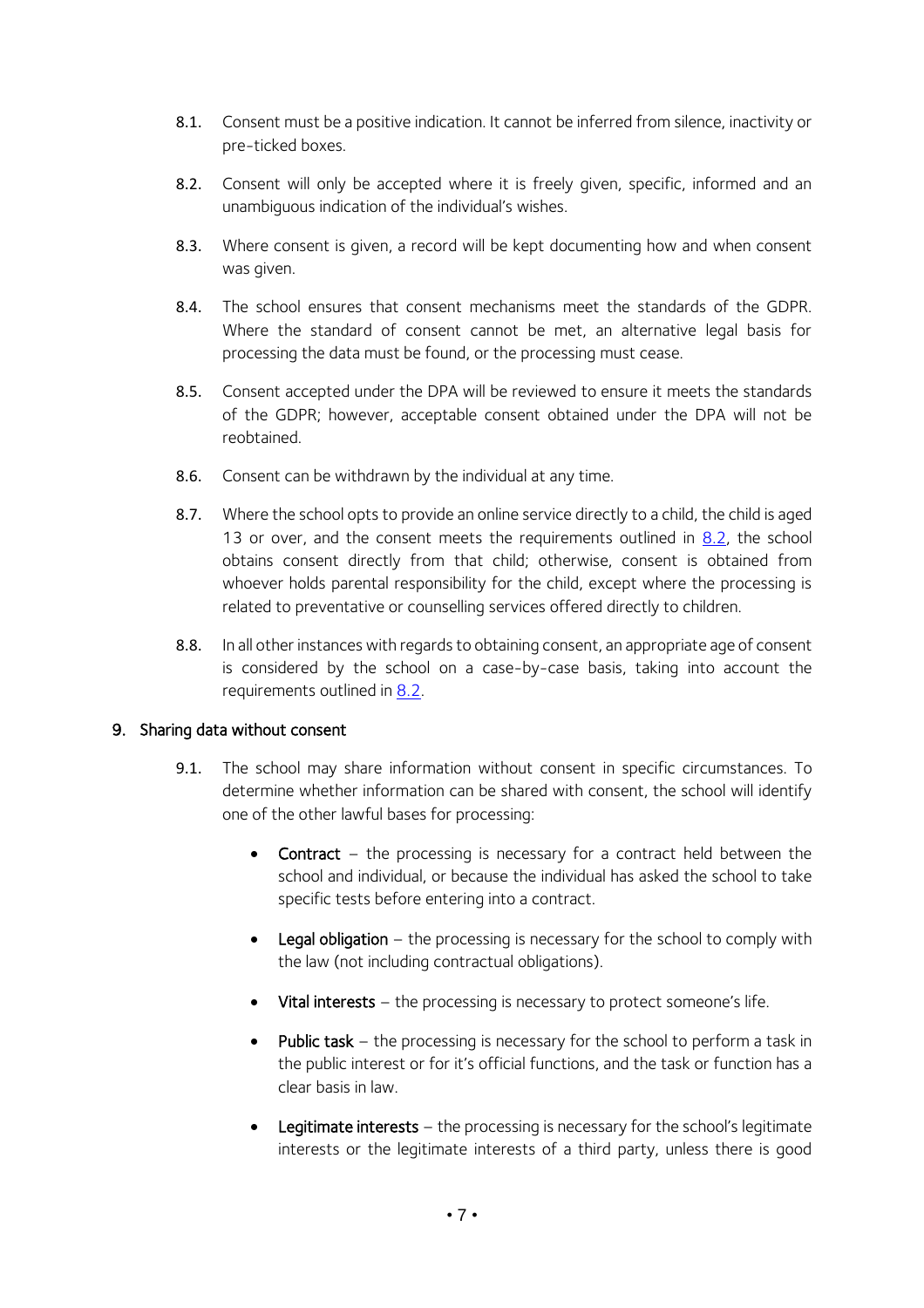reason to protect the individual's personal data, which overrides those legitimate interests.

- 9.2. Where the school is able to justify one of the lawful bases outlined in 9.1, an [exemption](https://ico.org.uk/for-organisations/guide-to-the-general-data-protection-regulation-gdpr/exemptions/) applies, or there is a requirement under another law, information may be shared without consent.
- 9.3. Specifically, the GDPR does not prevent, or limit, the sharing of information for the purposes of keeping children safe, and information may be shared without consent if to gain consent would place a child at risk.

## 10. Biometric recognition systems

- 10.1. Where the school uses pupils' biometric data as part of an automated biometric recognition system (for example, pupils use fingerprints to receive school dinners instead of paying with cash) the school will comply with the requirements of the Protection of Freedoms Act 2012.
- 10.2. Parents/carers will be notified before any biometric recognition system is put in place or before their child first takes part in it. The school will get written consent from at least one parent or carer before taking any biometric data from their child and processing it.
- 10.3. Parents/carers and pupils have the right to choose not to use the school's biometric system(s). The school will provide alternative means of accessing the relevant services for those pupils.
- 10.4. Parents/carers and pupils can object to participation in the school's biometric recognition system(s), or withdraw consent, at any time, and the school will make sure that any relevant data already captured is deleted.
- 10.5. As required by law, if a pupil refuses to participate in, or continue to participate in, the processing of their biometric data, the school will not process that data irrespective of any consent given by the pupil's parent(s)/carer(s).
- 10.6. Where staff members or other adults use the school's biometric system(s), the school will also obtain their consent before they first take part in it, and provide alternative means of accessing the relevant service if they object.
- 10.7. Staff and other adults can also withdraw consent at any time, and the school will delete any relevant data already captured.

# 11. CCTV

- 11.1. The school understands that recording images of identifiable individuals constitutes as processing personal information, so it is done in line with data protection principles.
- 11.2. The school uses CCTV in various locations around the school site to ensure the safety and security of the school and its staff, pupils and visitors. Surveillance is also used as a deterrent for violent behaviour and damage to the school.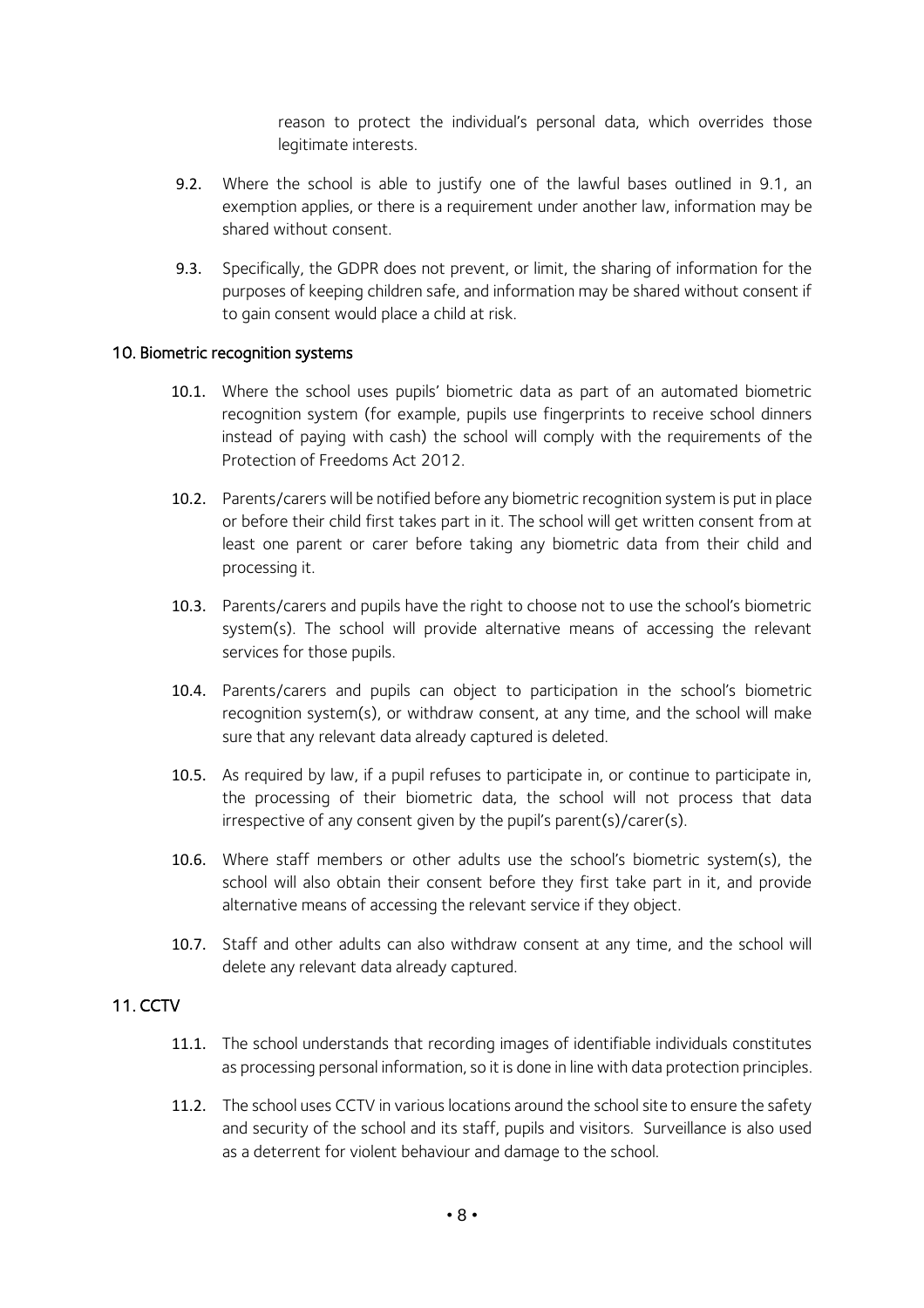- 11.3. The surveillance system will be used to:
	- 11.3.1. Maintain a safe environment.
	- 11.3.2. Ensure the welfare of pupils, staff and visitors.
	- 11.3.3. Deter criminal acts against persons and property.
	- 11.3.4. Assist the police in identifying persons who have committed an offence.
- 11.4. The school will adhere to the ICO's code of practice for the use of CCTV and the school's CCTV Policy.
- 11.5. The school does not need to ask individuals' permission to use CCTV, but will make it clear where individuals are being recorded. Cameras are only placed where they do not intrude on anyone's privacy and are necessary to fulfil their purpose. Warning signs have been placed throughout the premises where the surveillance system is active.
- 11.6. All CCTV footage will be kept for 8 weeks for security purposes.
- 11.7. Any enquiries about the CCTV system should be directed to the DPO.

#### 12. Photographs and Videos

12.1. Photographs and videos

As part of school activities, the school may take photographs and record images of individuals. The school will obtain written consent at the time of entry for photographs and videos to be taken of pupils for communication, marketing and promotional materials. Uses may include:

- Online on the school website or social media pages
- School magazines, brochures, newsletters, etc.
- Outside of school by external agencies such as the school photographer, newspapers, campaigns
- School yearbook
- 12.2 Consent can be refused or withdrawn at any time. From the age of 13, pupils have the right to withdraw consent (if consent has previously been given by a parent when the child was under the age of 13) where the school is satisfied that they are able to understand what it means to withdraw consent. If consent is withdrawn, the school will delete the photograph or video and not distribute it further. When using photographs and videos in this way the school will not accompany them with any other personal information about the child, to ensure they cannot be identified. Photographs and videos which remain in school for educational purposes and display which are not available to the general public do not require consent as these are processed as a Public Task under GDPR legislation.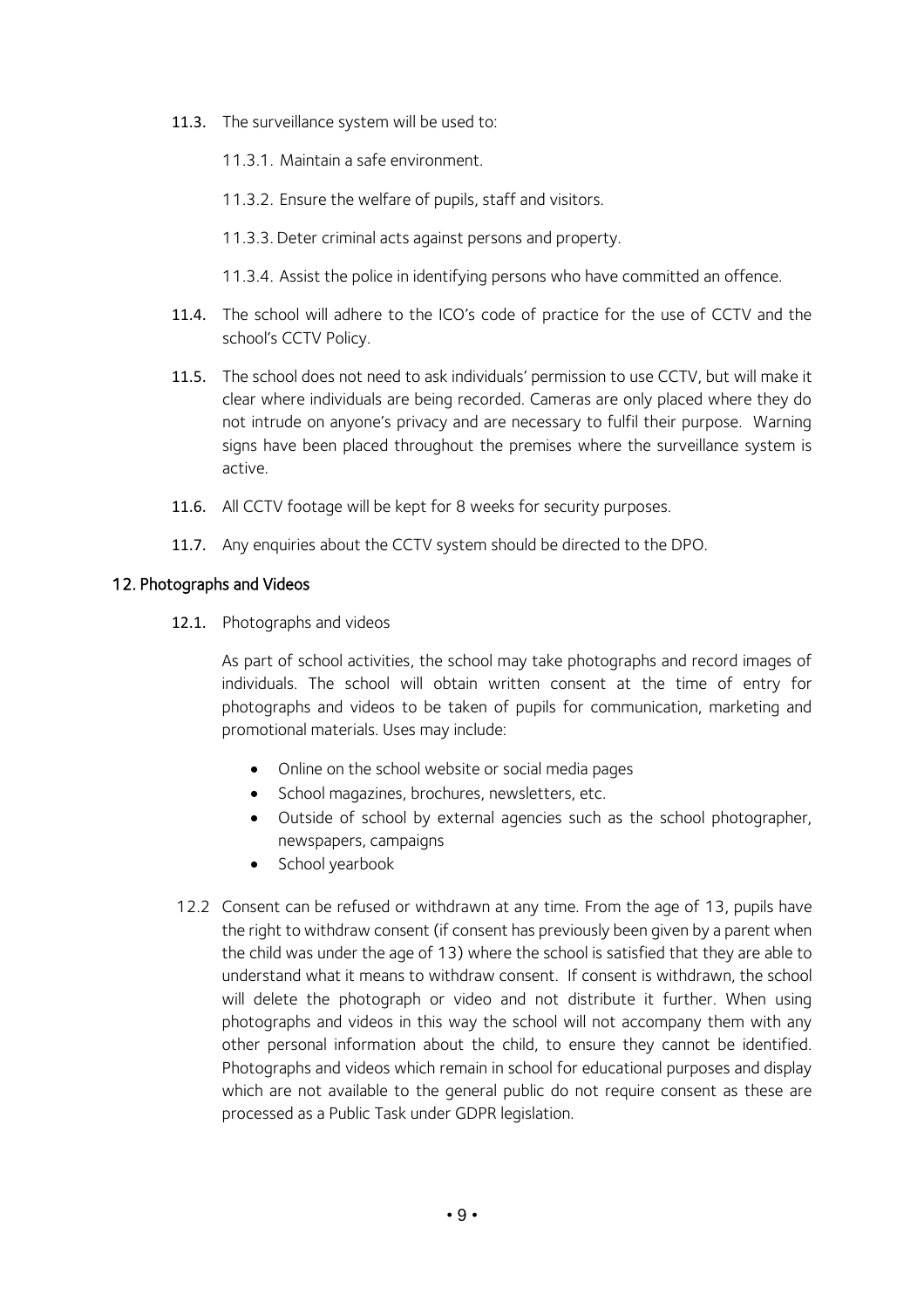12.3 Images captured by individuals for recreational/personal purposes, and videos made by parents for family use, are exempt from the GDPR.

# 13. The right to be informed

- 13.1. Adults and children have the same right to be informed about how the school uses their data.
- 13.2. The privacy notices supplied to individuals, including children, in regard to the processing of their personal data will be written in clear, plain, age-appropriate language, which is concise, transparent, easily accessible and free of charge.
- 13.3. In relation to data obtained both directly from the data subject and not obtained directly from the data subject, the following information will be supplied within the privacy notice:
	- The identity and contact details of the controller (and where applicable, the controller's representative) and the DPO
	- The purpose of, and the legal basis for, processing the data
	- The legitimate interests of the controller or third party
	- Any recipient or categories of recipients of the personal data
	- Details of transfers to third countries and the safeguards in place
	- The retention period of criteria used to determine the retention period
	- The existence of the data subject's rights, including the right to:
		- Withdraw consent at any time.
		- Lodge a complaint with a supervisory authority
	- The existence of automated decision-making, including profiling, how decisions are made, the significance of the process and the consequences.
- 13.4. Where data is obtained directly from the data subject, information regarding whether the provision of personal data is part of a statutory or contractual requirement, as well as any possible consequences of failing to provide the personal data, will be provided.
- 13.5. Where data is not obtained directly from the data subject, information regarding the categories of personal data that the school holds, the source that the personal data originates from and whether it came from publicly accessible sources, will be provided.
- 13.6. For data obtained directly from the data subject, this information will be supplied at the time the data is obtained.
- 13.7. In relation to data that is not obtained directly from the data subject, this information will be supplied: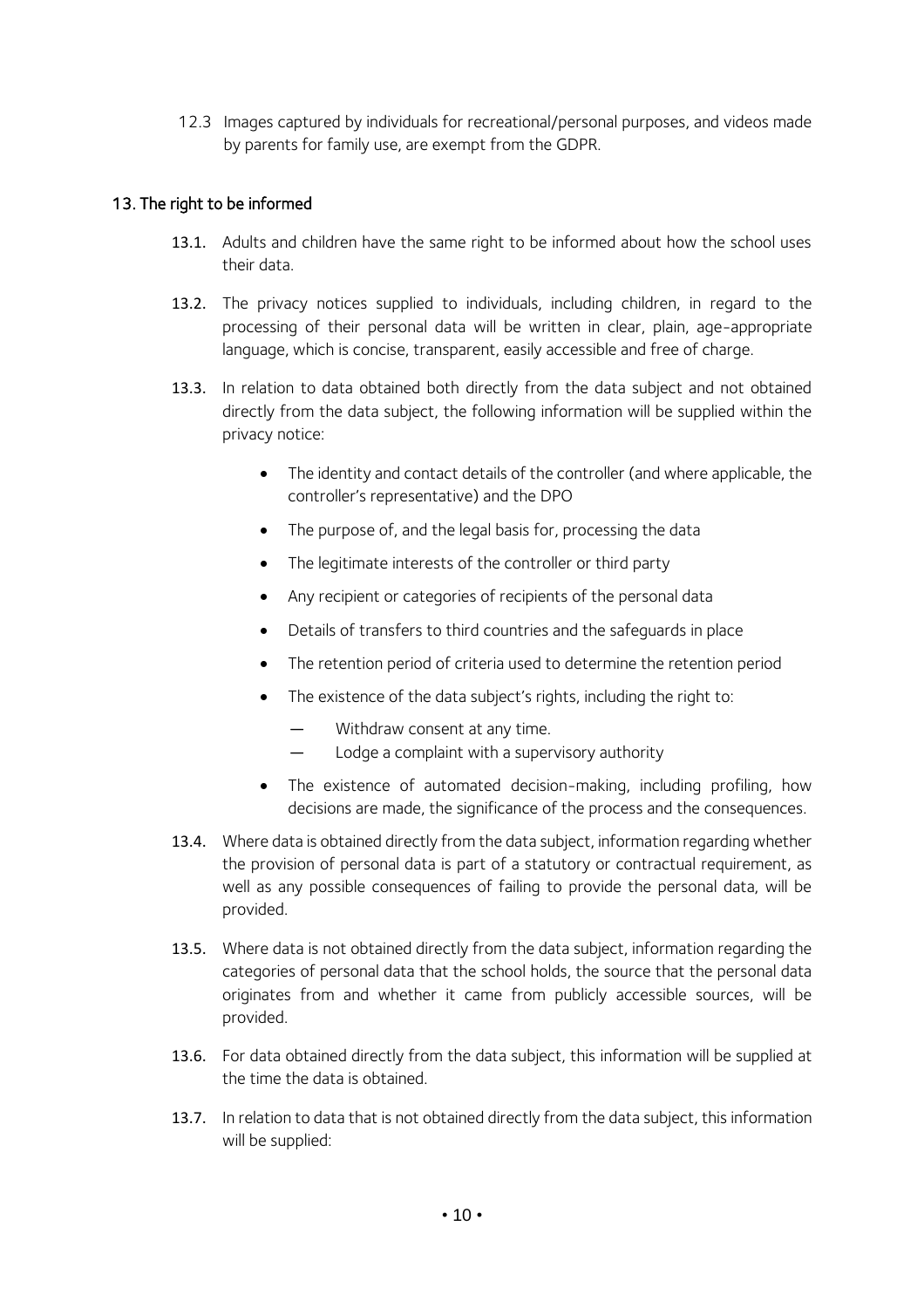- Within one month of having obtained the data
- If disclosure to another recipient is envisaged, at the latest, before the data are disclosed
- If the data are used to communicate with the individual, at the latest, when the first communication takes place.

## <span id="page-13-0"></span>14. The right of access

- 14.1. Individuals, including children, have the right to obtain confirmation that their data is being processed.
- 14.2. Individuals, including children, have the right to submit a subject access request (SAR) to gain access to their personal data in order to verify the lawfulness of the processing.
- 14.3. The school will verify the identity of the person making the request before any information is supplied.
- 14.4. A copy of the information will be supplied to the individual free of charge; however, the school may impose a 'reasonable fee' to comply with requests for further copies of the same information.
- 14.5. Where a SAR has been made electronically, the information will be provided in a commonly used electronic format.
- 14.6. Where a request is manifestly unfounded, excessive or repetitive, a reasonable fee will be charged.
- 14.7. All fees will be based on the administrative cost of providing the information.
- 14.8. All requests will be responded to without delay and at the latest, within one month of receipt.
- 14.9. In the event of numerous or complex requests, the period of compliance will be extended by a further two months. The individual will be informed of this extension, and will receive an explanation of why the extension is necessary, within one month of the receipt of the request.
- 14.10. Where a request is manifestly unfounded or excessive, the school holds the right to refuse to respond to the request. The individual will be informed of this decision and the reasoning behind it, as well as their right to complain to the supervisory authority and to a judicial remedy, within one month of the refusal.
- 14.11. In the event that a large quantity of information is being processed about an individual, the school will ask the individual to specify the information the request is in relation to.
- 14.12. Subject access request must be submitted in writing by email to [enquiries@ribblesdale.org.](mailto:enquiries@ribblesdale.org) They should include: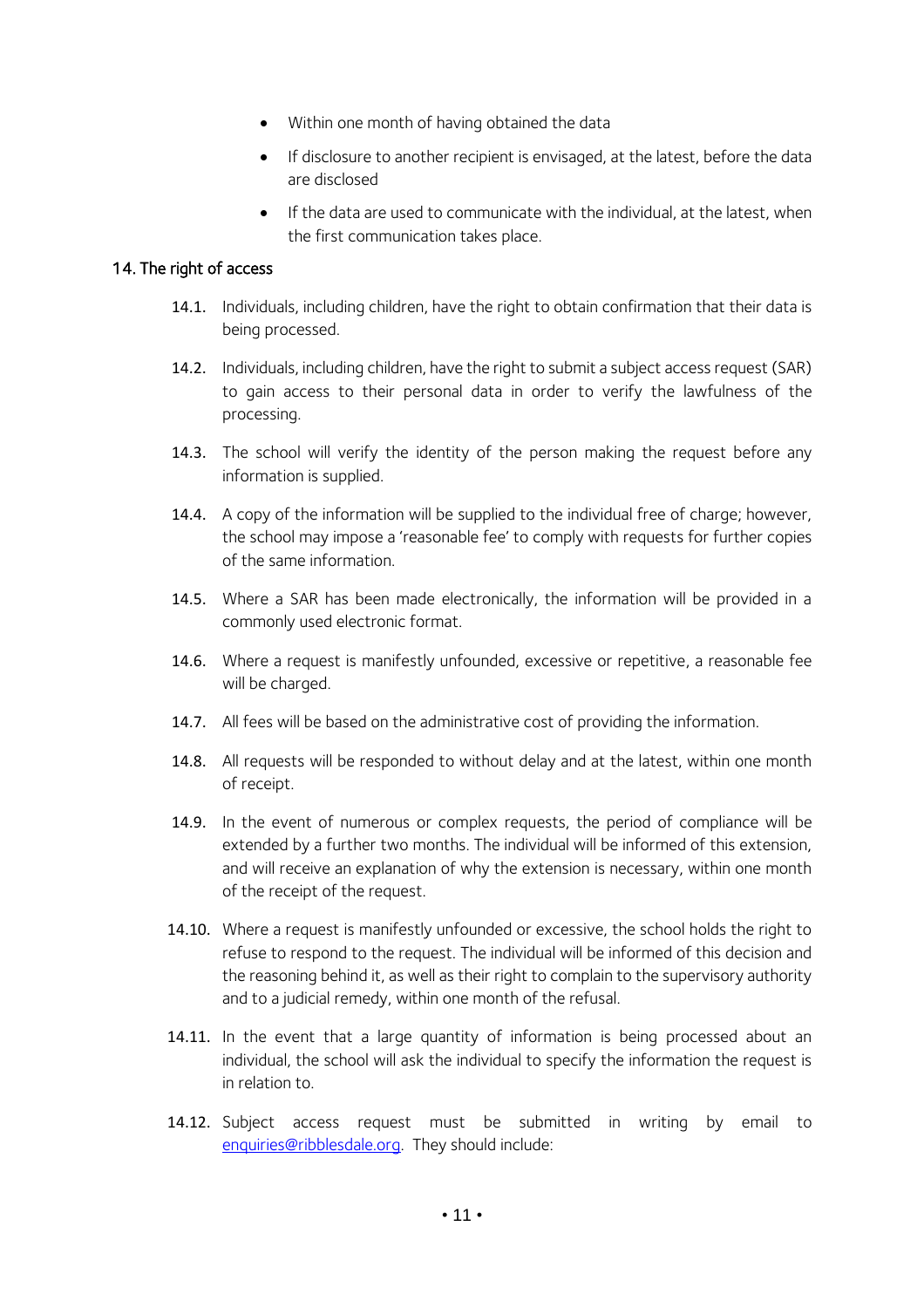- Name of individual
- Correspondence address
- Contact number and email address
- Details of the information requested

If staff receive a subject access request they must immediately forward it to the DPO.

14.13. Children and subject access requests

Personal data about a child belongs to that child, and not the child's parents or carers. For a parent or carer to make a subject access request with respect to their child, the child must either be unable to understand their rights and the implications of a subject access request, or have given their consent.

Children aged 13 and above are generally regarded to be mature enough to understand their rights and the implications of a subject access request. Therefore, most subject access requests from parents or carers of pupils at the school may not be granted without the express permission of the pupil. This is not a rule and a pupil's ability to understand their rights will always be judged on a case-by-case basis.

## <span id="page-14-0"></span>15. The right to rectification

- 15.1. Individuals, including children, are entitled to have any inaccurate or incomplete personal data rectified.
- 15.2. Where the personal data in question has been disclosed to third parties, the school will inform them of the rectification where possible.
- 15.3. Where appropriate, the school will inform the individual about the third parties that the data has been disclosed to.
- 15.4. Requests for rectification will be responded to within one month; this will be extended by two months where the request for rectification is complex.
- 15.5. Where no action is being taken in response to a request for rectification, the school will explain the reason for this to the individual, and will inform them of their right to complain to the supervisory authority and to a judicial remedy.

#### <span id="page-14-1"></span>16. The right to erasure

- 16.1. Individuals, including children, hold the right to request the deletion or removal of personal data where there is no compelling reason for its continued processing.
- 16.2. Individuals, including children, have the right to erasure in the following circumstances:
	- Where the personal data is no longer necessary in relation to the purpose for which it was originally collected/processed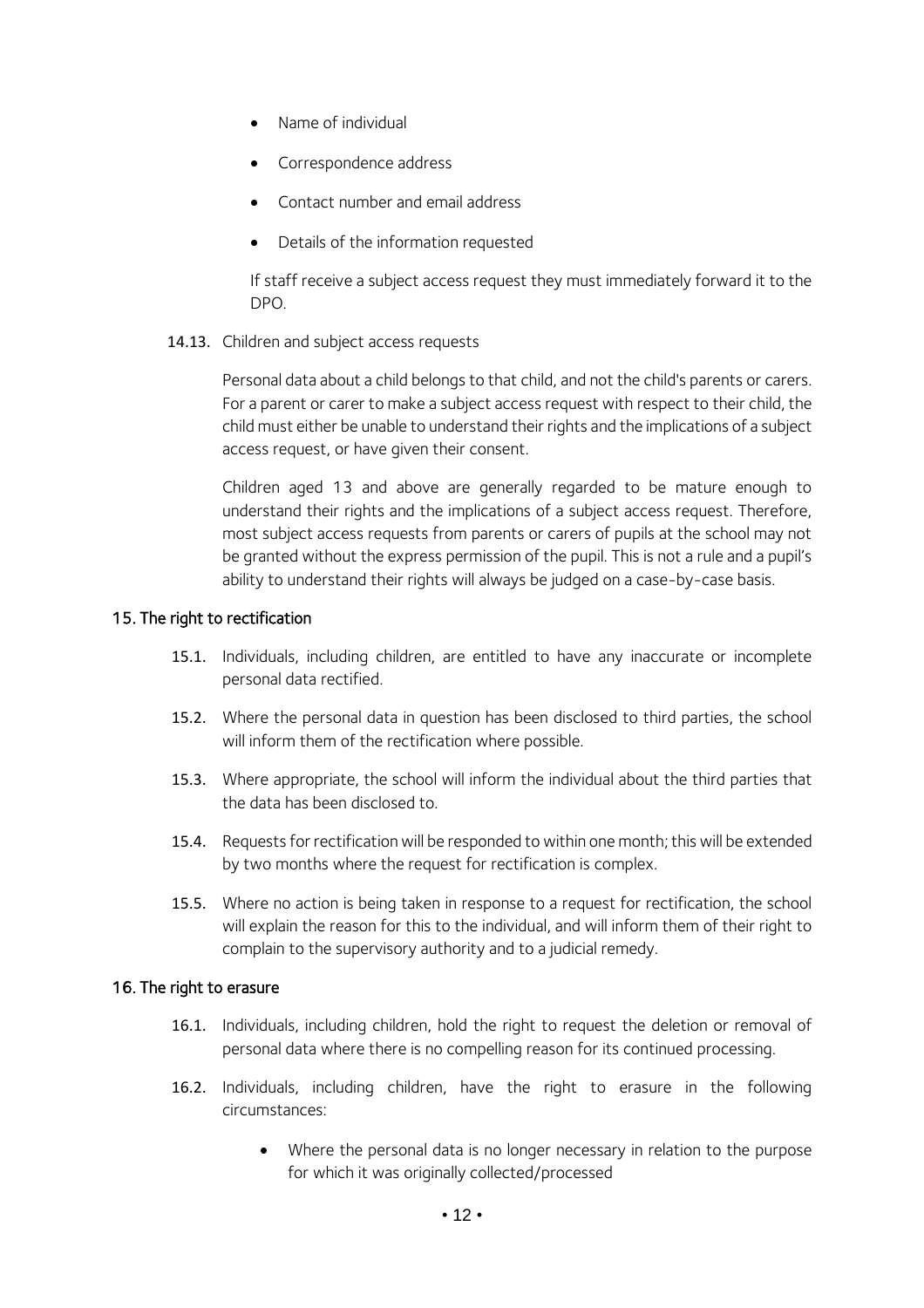- When the individual withdraws their consent
- When the individual objects to the processing and there is no overriding legitimate interest for continuing the processing
- The personal data was unlawfully processed
- The personal data is required to be erased in order to comply with a legal obligation
- The personal data is processed in relation to the offer of information society services to a child
- 16.3. The school has the right to refuse a request for erasure where the personal data is being processed for the following reasons:
	- To exercise the right of freedom of expression and information
	- To comply with a legal obligation for the performance of a public interest task or exercise of official authority
	- For public health purposes in the public interest
	- For archiving purposes in the public interest, scientific research, historical research or statistical purposes
	- The exercise or defence of legal claims
- 16.4. As a child may not fully understand the risks involved in the processing of data when consent is obtained, special attention will be given to existing situations where a child has given consent to processing and they later request erasure of the data, regardless of age at the time of the request.
- 16.5. Where personal data has been disclosed to third parties, they will be informed about the erasure of the personal data, unless it is impossible or involves disproportionate effort to do so.
- 16.6. Where personal data has been made public within an online environment, the school will inform other organisations who process the personal data to erase links to and copies of the personal data in question.

#### <span id="page-15-0"></span>17. The right to restrict processing

- 17.1. Individuals, including children, have the right to block or suppress the school's processing of personal data.
- 17.2. In the event that processing is restricted, the school will store the personal data, but not further process it, guaranteeing that just enough information about the individual has been retained to ensure that the restriction is respected in future.
- 17.3. The school will restrict the processing of personal data in the following circumstances: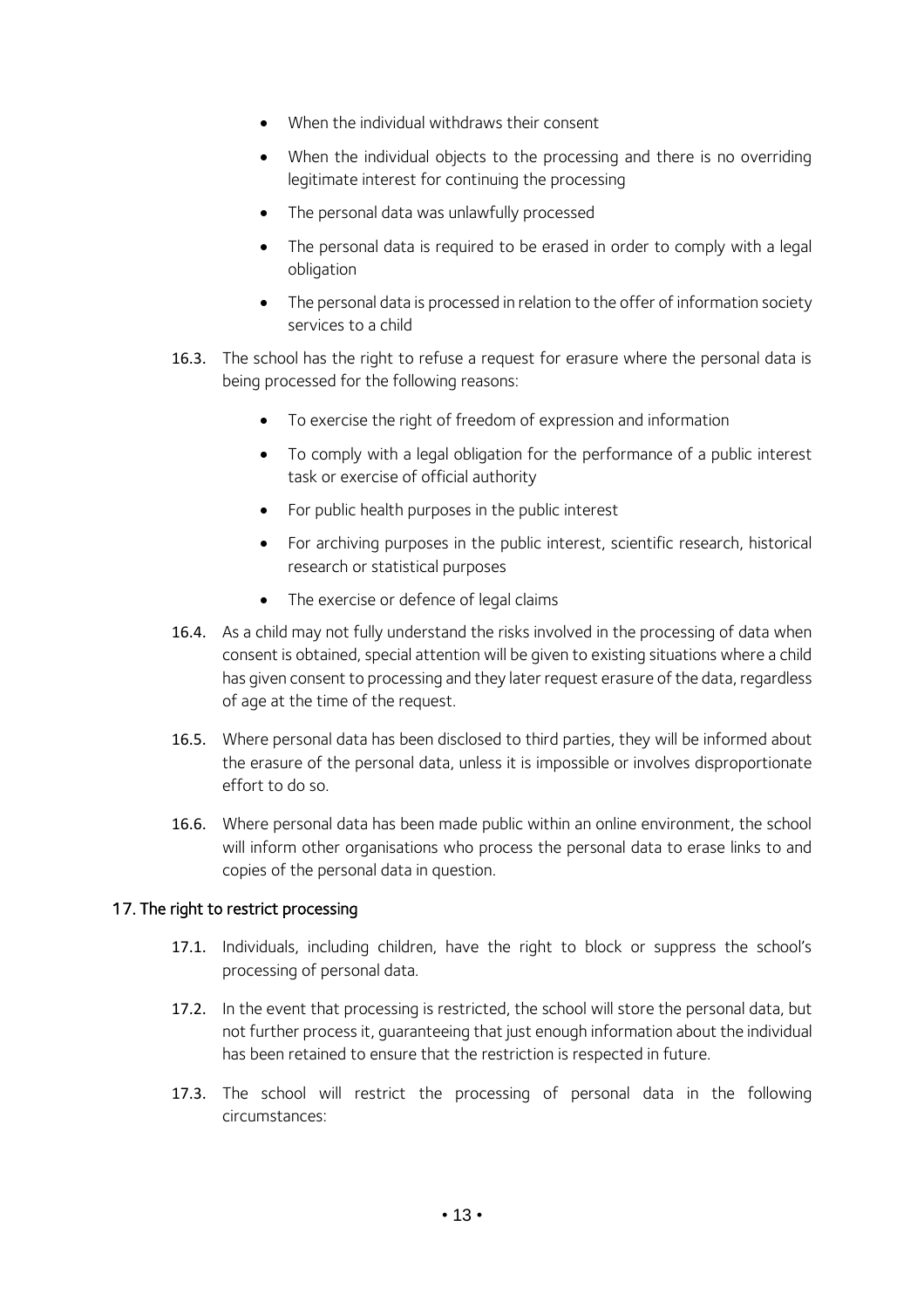- Where an individual contests the accuracy of the personal data, processing will be restricted until the school has verified the accuracy of the data
- Where an individual has objected to the processing and the school is considering whether their legitimate grounds override those of the individual
- Where processing is unlawful and the individual opposes erasure and requests restriction instead
- Where the school no longer needs the personal data but the individual requires the data to establish, exercise or defend a legal claim
- 17.4. If the personal data in question has been disclosed to third parties, the school will inform them about the restriction on the processing of the personal data, unless it is impossible or involves disproportionate effort to do so.
- 17.5. The school will inform individuals when a restriction on processing has been lifted.

## <span id="page-16-0"></span>18. The right to data portability

- 18.1. Individuals, including children, have the right to obtain and reuse their personal data for their own purposes across different services.
- 18.2. Personal data can be easily moved, copied or transferred from one IT environment to another in a safe and secure manner, without hindrance to usability.
- 18.3. The right to data portability only applies in the following cases:
	- To personal data that an individual has provided to a controller
	- Where the processing is based on the individual's consent or for the performance of a contract
	- When processing is carried out by automated means
- 18.4. Personal data will be provided in a structured, commonly used and machine-readable form.
- 18.5. The school will provide the information free of charge.
- 18.6. Where feasible, data will be transmitted directly to another organisation at the request of the individual.
- 18.7. The school is not required to adopt or maintain processing systems, which are technically compatible with other organisations.
- 18.8. In the event that the personal data concerns more than one individual, the school will consider whether providing the information would prejudice the rights of any other individual.
- 18.9. The school will respond to any requests for portability within one month.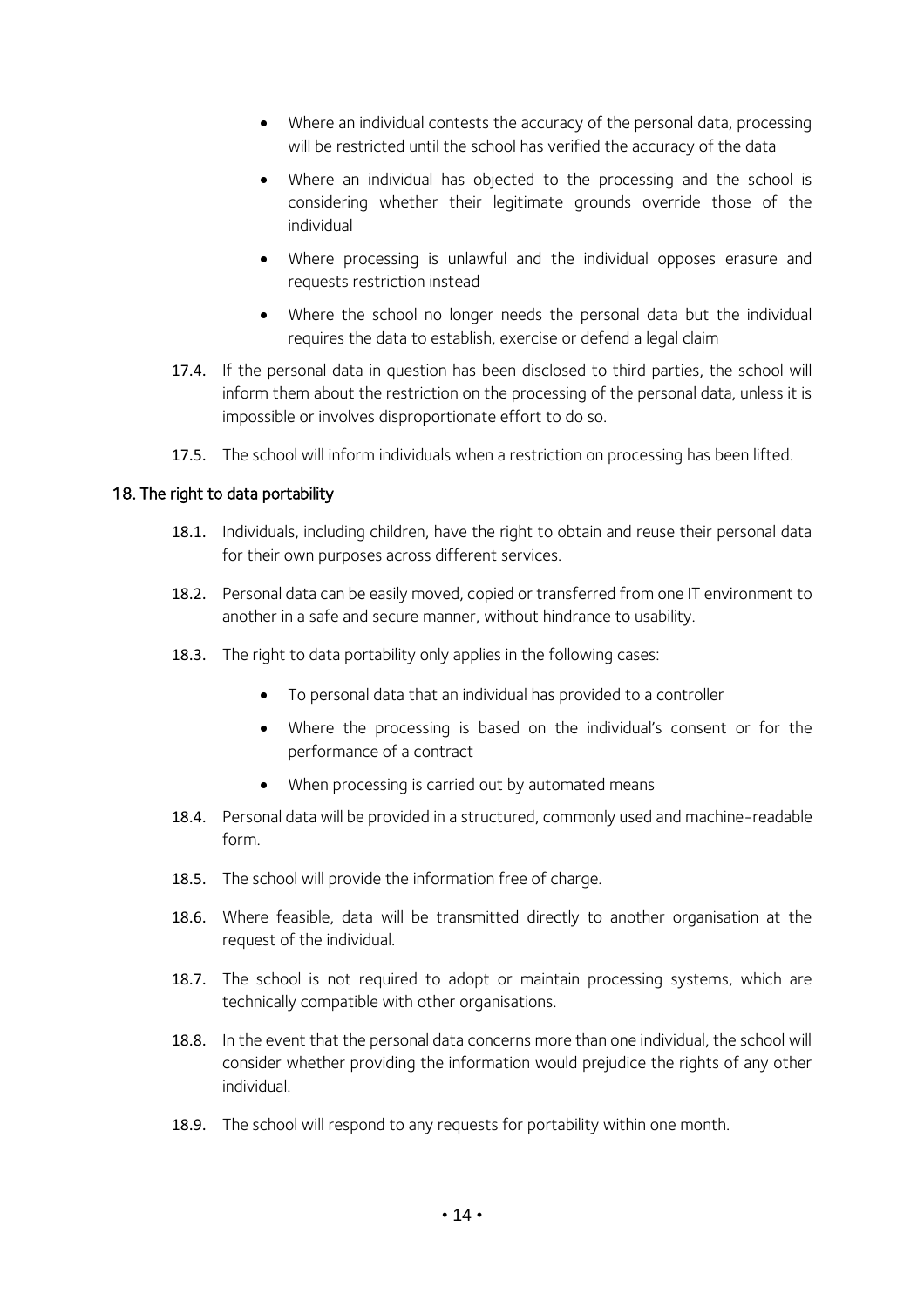- 18.10. Where the request is complex, or a number of requests have been received, the timeframe can be extended by two months, ensuring that the individual is informed of the extension and the reasoning behind it within one month of the receipt of the request.
- 18.11. Where no action is being taken in response to a request, the school will, without delay and at the latest within one month, explain to the individual the reason for this and will inform them of their right to complain to the supervisory authority and to a judicial remedy.

# <span id="page-17-0"></span>19. The right to object

- 19.1. The school will inform individuals, including children, of their right to object at the first point of communication, and this information will be outlined in the privacy notice and explicitly brought to the attention of the data subject, ensuring that it is presented clearly and separately from any other information.
- 19.2. Individuals, including children, have the right to object to the following:
	- Processing based on legitimate interests or the performance of a task in the public interest
	- Direct marketing
	- Processing for purposes of scientific or historical research and statistics.
- 19.3. Where personal data is processed for the performance of a legal task or legitimate interests:
	- An individual's grounds for objecting must relate to his or her particular situation.
	- The school will stop processing the individual's personal data unless the processing is for the establishment, exercise or defence of legal claims, or, where the school can demonstrate compelling legitimate grounds for the processing, which override the interests, rights and freedoms of the individual.
- 19.4. Where personal data is processed for direct marketing purposes:
	- The school will stop processing personal data for direct marketing purposes as soon as an objection is received.
	- The school cannot refuse an individual's objection regarding data that is being processed for direct marketing purposes.
- 19.5. Where personal data is processed for research purposes:
	- The individual must have grounds relating to their particular situation in order to exercise their right to object.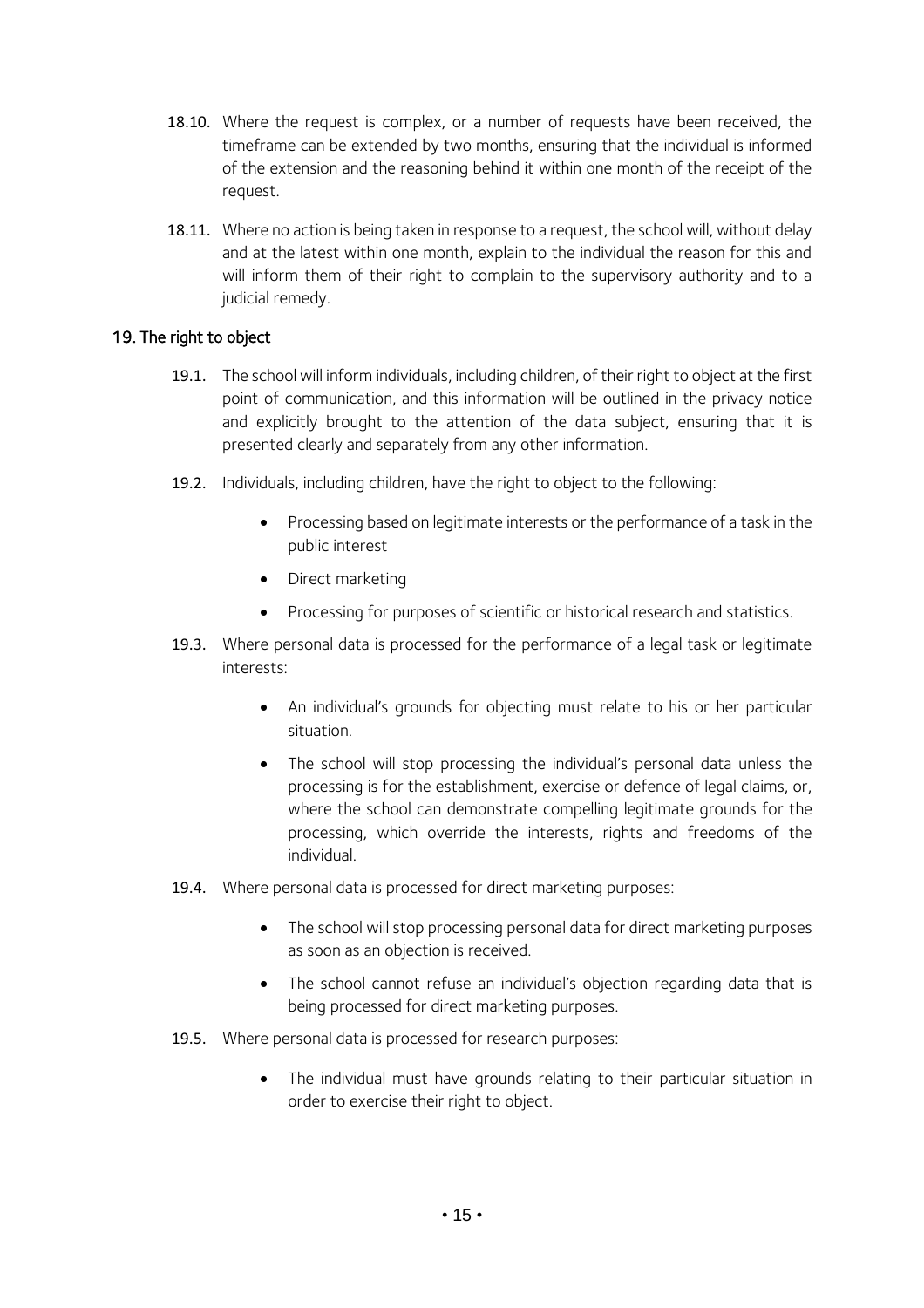- Where the processing of personal data is necessary for the performance of a public interest task, the school is not required to comply with an objection to the processing of the data.
- 19.6. Where the processing activity is outlined above, but is carried out online, the school will offer a method for individuals to object online.

## <span id="page-18-0"></span>20. Automated decision making and profiling

- 20.1. Individuals have the right not to be subject to a decision when:
	- It is based on automated processing, e.g. profiling.
	- It produces a legal effect or a similarly significant effect on the individual.
- 20.2. The school will take steps to ensure that individuals are able to obtain human intervention, express their point of view, and obtain an explanation of the decision and challenge it.
- 20.3. When automatically processing personal data for profiling purposes, the school will ensure that the appropriate safeguards are in place, including:
	- Ensuring processing is fair and transparent by providing meaningful information about the logic involved, as well as the significance and the predicted impact.
	- Using appropriate mathematical or statistical procedures.
	- Implementing appropriate technical and organisational measures to enable inaccuracies to be corrected and minimise the risk of errors.
	- Securing personal data in a way that is proportionate to the risk to the interests and rights of the individual and prevents discriminatory effects.
- 20.4. Automated decisions must not concern a child or be based on the processing of sensitive data, unless:
	- The school has the explicit consent of the individual.
	- The processing is necessary for reasons of substantial public interest on the basis of Union/Member State law.

#### <span id="page-18-1"></span>21. Privacy by design and privacy impact assessments

- 21.1. The school will act in accordance with the GDPR by adopting a privacy by design approach and implementing technical and organisational measures which demonstrate how the school has considered and integrated data protection into processing activities.
- 21.2. Data protection impact assessments (DPIAs) will be used to identify the most effective method of complying with the school's data protection obligations and meeting individuals' expectations of privacy.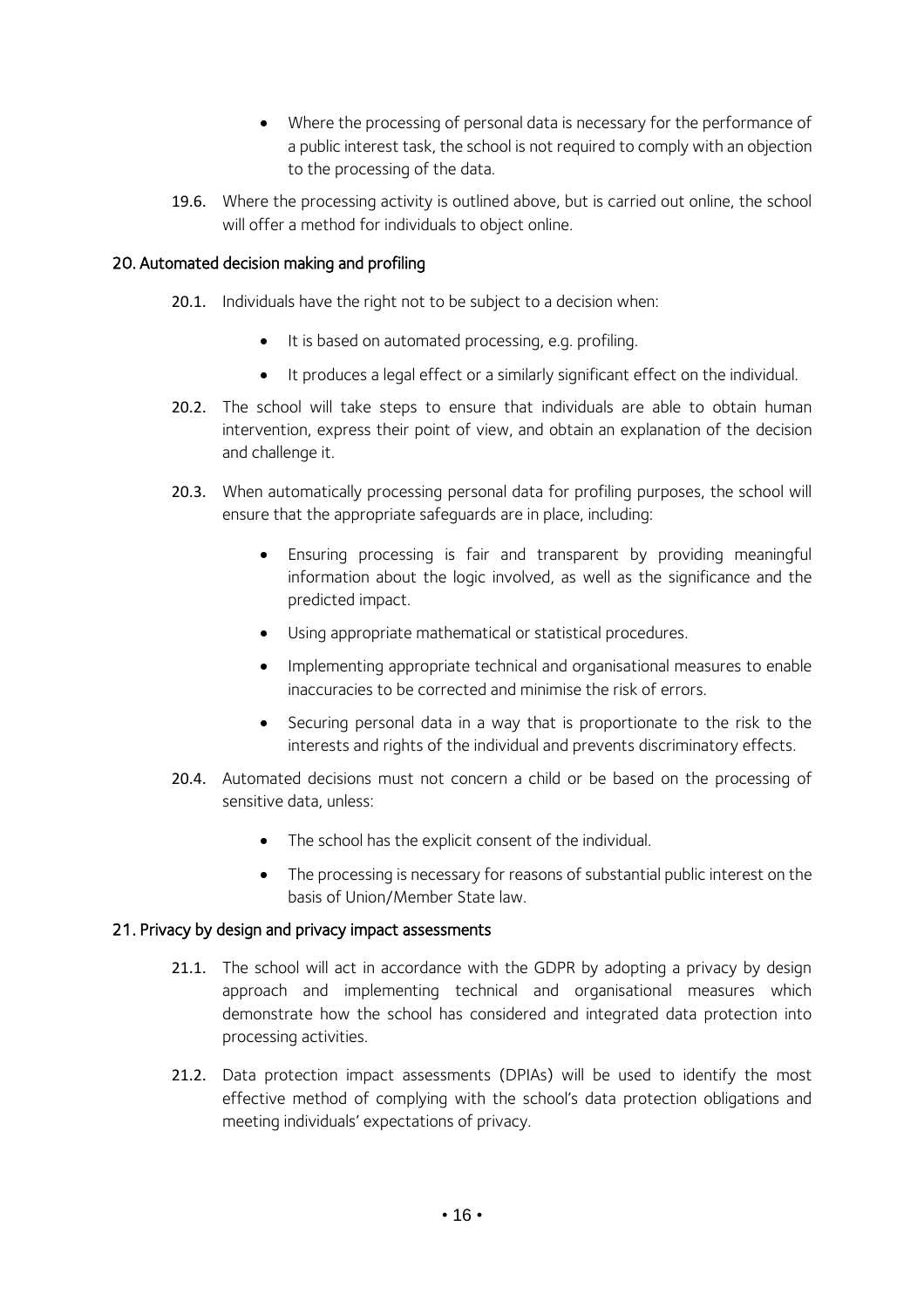- 21.3. DPIAs will allow the school to identify and resolve problems at an early stage, thus reducing associated costs and preventing damage from being caused to the school's reputation which might otherwise occur.
- 21.4. A DPIA will be carried out when using new technologies or when the processing is likely to result in a high risk to the rights and freedoms of individuals.
- 21.5. A DPIA will be used for more than one project, where necessary.
- 21.6. High risk processing includes, but is not limited to, the following:
	- Systematic and extensive processing activities, such as profiling
	- Large scale processing of special categories of data or personal data which is in relation to criminal convictions or offences
	- The use of CCTV.
- 21.7. The school will ensure that all DPIAs include the following information:
	- A description of the processing operations and the purposes
	- An assessment of the necessity and proportionality of the processing in relation to the purpose
	- An outline of the risks to individuals
	- The measures implemented in order to address risk
- 21.8. Where a DPIA indicates high risk data processing, the school will consult the ICO to seek its opinion as to whether the processing operation complies with the GDPR.

#### <span id="page-19-0"></span>22. Data breaches

- 22.1. The term 'personal data breach' refers to a breach of security which has led to the destruction, loss, alteration, unauthorised disclosure of, or access to, personal data.
- 22.2. The headteacher will ensure that all staff members are made aware of, and understand, what constitutes a data breach as part of their CPD training.
- 22.3. Where a breach is likely to result in a risk to the rights and freedoms of individuals, the relevant supervisory authority will be informed.
- 22.4. All notifiable breaches will be reported to the relevant supervisory authority within 72 hours of the school becoming aware of it.
- 22.5. The risk of the breach having a detrimental effect on the individual, and the need to notify the relevant supervisory authority, will be assessed on a case-by-case basis.
- 22.6. In the event that a breach is likely to result in a high risk to the rights and freedoms of an individual, the school will notify those concerned directly.
- 22.7. A 'high risk' breach means that the threshold for notifying the individual is higher than that for notifying the relevant supervisory authority.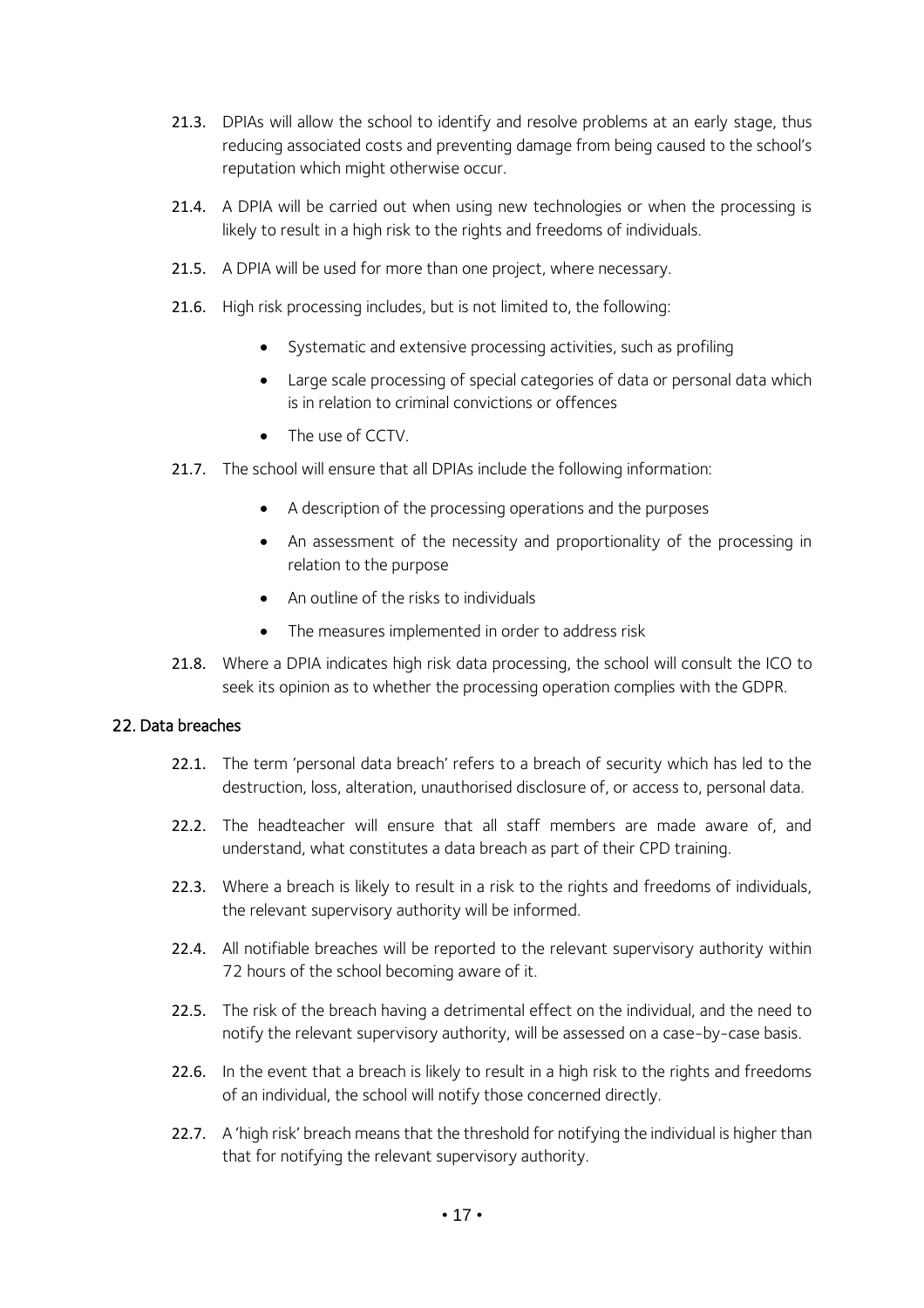- 22.8. In the event that a breach is sufficiently serious, the public will be notified without undue delay.
- 22.9. Effective and robust breach detection, investigation and internal reporting procedures are in place at the school, which facilitate decision-making in relation to whether the relevant supervisory authority or the public need to be notified.
- 22.10. Within a breach notification, the following information will be outlined:
	- The nature of the personal data breach, including the categories and approximate number of individuals and records concerned
	- The name and contact details of the DPO
	- An explanation of the likely consequences of the personal data breach
	- A description of the proposed measures to be taken to deal with the personal data breach
	- Where appropriate, a description of the measures taken to mitigate any possible adverse effects
- 22.11. Failure to report a breach when required to do so may result in a fine, as well as a fine for the breach itself.

#### <span id="page-20-0"></span>23. Data security

- 23.1. Confidential paper records will be kept in a locked filing cabinet, drawer or safe, with restricted access.
- 23.2. Confidential paper records will not be left unattended or in clear view anywhere with general access.
- 23.3. Digital data is coded, encrypted or password-protected, both on a local hard drive and on a network drive that is regularly backed up off-site.
- 23.4. Where data is saved on removable storage or a portable device, the device will be kept in a locked filing cabinet, drawer or safe when not in use.
- 23.5. Memory sticks will not be used to hold personal information unless they are password-protected and fully encrypted.
- 23.6. All electronic devices are password-protected to protect the information on the device in case of theft.
- 23.7. Where possible, the school enables electronic devices to allow the remote blocking or deletion of data in case of theft.
- 23.8. All necessary members of staff are provided with their own secure login and password, and every computer regularly prompts users to change their password.
- 23.9. Emails containing sensitive or confidential information are password-protected if there are unsecure servers between the sender and the recipient.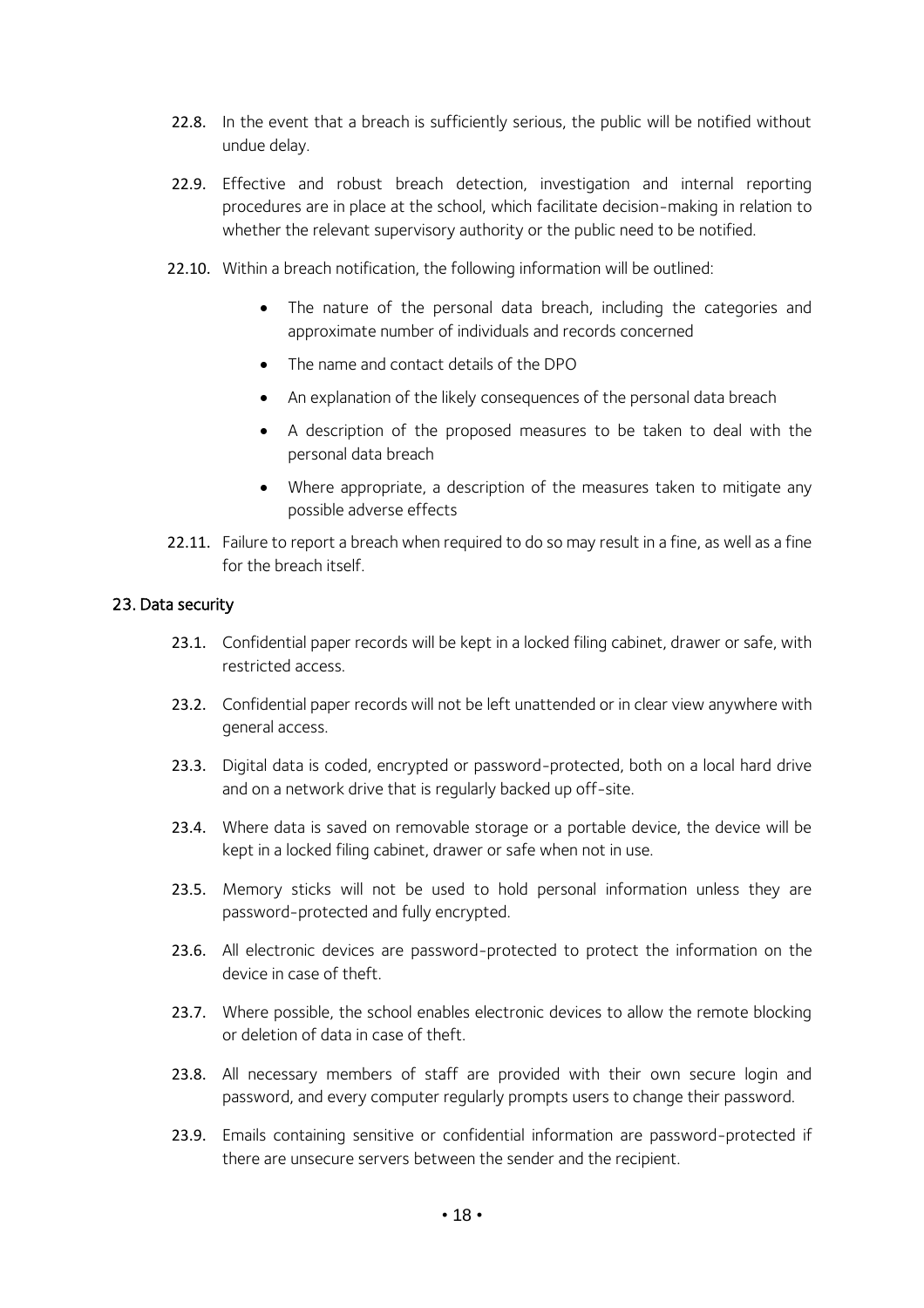- 23.10. Circular emails to parents are sent blind carbon copy (bcc), so email addresses are not disclosed to other recipients.
- 23.11. When sending confidential information by fax, staff will always check that the recipient is correct before sending.
- 23.12. Where personal information that could be considered private or confidential is taken off the premises, either in electronic or paper format, staff will take extra care to follow the same procedures for security, e.g. keeping devices under lock and key. The person taking the information from the school premises accepts full responsibility for the security of the data.
- 23.13. Before sharing data, all staff members will ensure:
	- They are allowed to share it.
	- That adequate security is in place to protect it.
	- Who will receive the data has been outlined in a privacy notice.
- 23.14. Under no circumstances are visitors allowed access to confidential or personal information. Visitors to areas of the school containing sensitive information are supervised at all times.
- 23.15. The physical security of the school's buildings and storage systems, and access to them, is reviewed on a termly basis. If an increased risk in vandalism/burglary/theft is identified, extra measures to secure data storage will be put in place.
- 23.16. Ribblesdale High School takes its duties under the GDPR seriously and any unauthorised disclosure may result in disciplinary action.
- 23.17. The SBM is responsible for continuity and recovery measures are in place to ensure the security of protected data.

#### <span id="page-21-0"></span>24. Data retention

- 24.1. Data will not be kept for longer than is necessary and will be retained in accordance with the IRMS and LCC guidelines.
- 24.2. Unrequired data will be deleted as soon as practicable.
- 24.3. Some educational records relating to former pupils or employees of the school may be kept for an extended period for legal reasons, but also to enable the provision of references or academic transcripts.
- 24.4. Paper documents will be shredded or pulped, and electronic memories scrubbed clean or destroyed, once the data should no longer be retained.
- 24.5. All staff members with an email account will be responsible for managing their inbox.